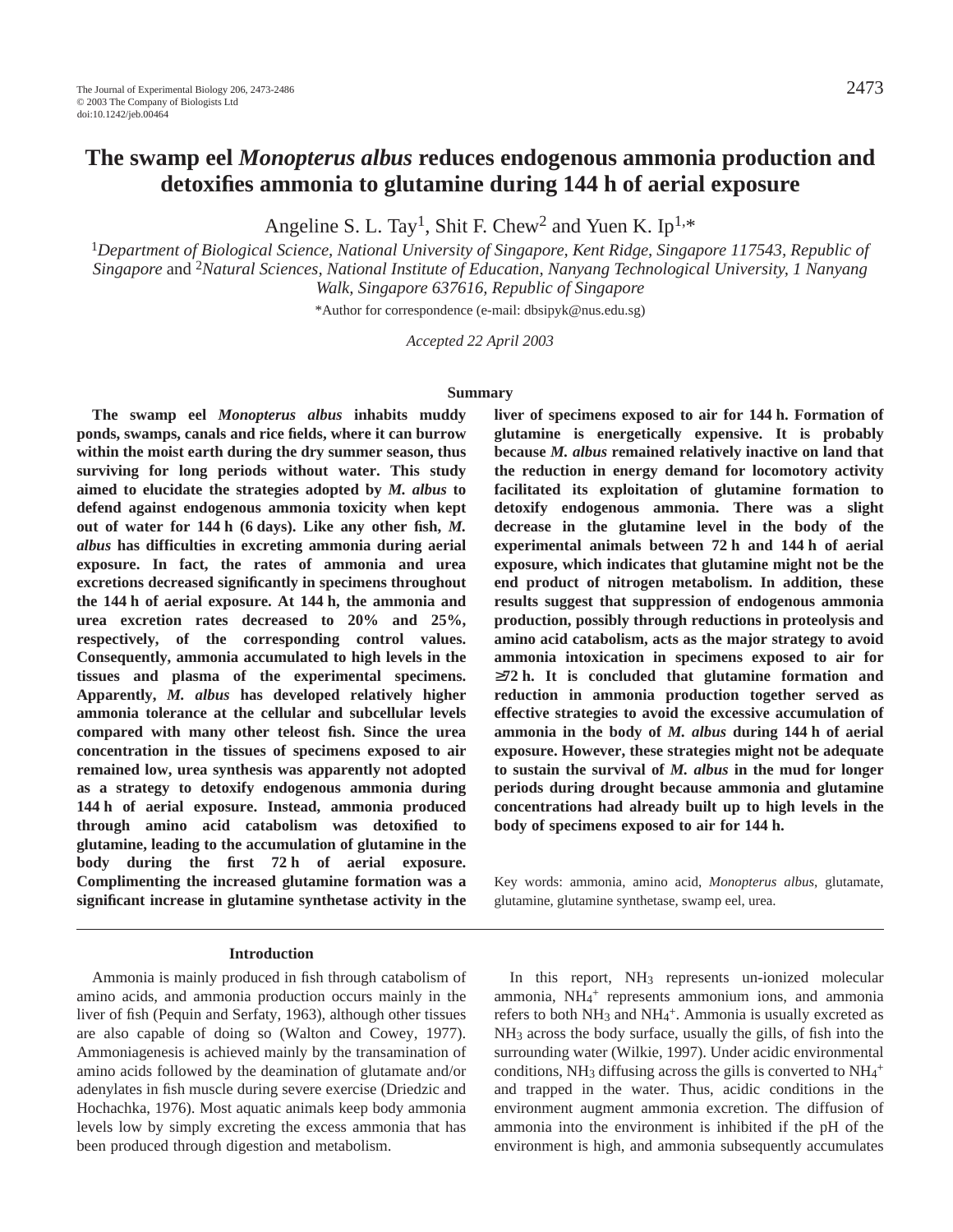in the body. Decomposition of organic matter or the use of fertilizers will increase ammonia levels in the water and this will result in elevated ammonia levels in the fish. Finally, excretion is also reduced if the fish moves out of water (reviewed by Ip et al., 2001a).

The swamp eel *Monopterus albus* (Zuiew 1793) is a bony fish (family Synbranchidae; order Synbranchiformes; class Actinopterygii). It is not really an eel because it does not belong to the family Anguillidae of the order Anguilliformes. *M. albus* can be found in the tropics  $(34^{\circ} \text{ N to } 6^{\circ} \text{ S})$  from India to southern China, Malaysia and Indonesia. It has an anguilliform body reaching a maximal length of 100 cm at maturity, with no scale and no pectoral and pelvic fins, and the dorsal, caudal and anal fins are confluent and reduced to a skin fold. *M. albus* lives in muddy ponds, swamps, canals and rice fields (Rainboth, 1996), where it burrows in moist earth in dry season, surviving for long periods without water during summer (Shih, 1940; Davidson, 1975). During prolonged drought, it burrows deep into the mud to remain in contact with the water table (Liem, 1987). While *M. albus* can tolerate the seasonal draining of rice patties in the mud, it can survive only several days in the market without water (Wu and Kung, 1940). At present, the reason behind this discrepancy in the capability of *M. albus* to survive in mud and in air is not clear. Preliminary observations made in our laboratory confirmed that the mortality of specimens exposed to air rose from 0% after 6 days to 30% after 8 days. Therefore, this study was undertaken to examine the strategies adopted by *M. albus* to defend against ammonia toxicity during 144 h (6 days) of aerial exposure.

Like many other tropical air-breathing fish, when *M. albus* moves on or hides in the mud in the dry seasons it encounters a lack of water. This would lead to difficulties in excreting ammonia through its gills and cutaneous surfaces. Hence, one of the objectives of this study was to examine if aerial exposure would cause the accumulation of ammonia in the body and if *M. albus* could tolerate high levels of ammonia at the tissue and cellular levels.

Ammonia is toxic and affects various cellular processes (Ip et al., 2001a). Therefore, many tropical species have evolved mechanisms to deal with the increased body ammonia loads resulting from reduction in ammonia excretion associated with aerial exposure. These mechanisms include: (1) reducing ammonia production, as in the mudskippers *Periophthalmodon schlosseri* and *Boleophthalmus boddaerti*, the four-eyed sleeper *Bostrichyths sinensis*, the weather loach *Misgurnus anguillicaudatus* and the mangrove killifish *Rivulus marmoratus* (Ip et al., 2001a,b,c; Lim et al., 2001; Chew et al., 2001; Frick and Wright, 2002a); (2) undergoing partial amino acid catabolism leading to the accumulation of alanine, as in the giant mudskipper *P. schlosseri* and the snakehead *Channa asiatica*; (3) detoxifying ammonia to urea, as in the African lungfishes *Protopterus aethiopicus* (Janssens and Cohen, 1968) and, possibly, the Indian catfishes *Heteropneustes fossilis* and *Clarias batrachus* (Saha and Ratha, 1998; Anderson, 2001; but see review by Chew et al., in press, for a different view); (4) detoxifying ammonia to glutamine, as in

the marble goby *Oxyeleotris marmoratus* and the four-eyed sleeper (Jow et al., 1999; Ip et al., 2001a,b); (5) actively excreting NH<sub>4</sub><sup>+</sup> into water trapped between secondary lamellae of the gills, as in the giant mudskipper (Randall et al., 1999; Chew et al., 2003a); and (6) excreting NH3 into air, as in the blenny *Alticus kirki*, the weather loach and the mangrove killifish (Rozemeijer and Plaut, 1993; Tsui et al., 2002; Frick and Wright, 2002b). The responses of tropical fish to aerial exposure are many and varied, determined by the behaviour of the fish and the nature of the environment in which it lives. Thus, the additional aims of this study were to examine whether *M. albus* would (1) volatilize NH3, (2) detoxify ammonia to urea when exposed to terrestrial conditions, (3) be capable of suppressing endogenous ammonia production by reductions in proteolysis and amino acid catabolism, (4) be capable of undergoing partial amino acid catabolism leading to the formation of alanine without releasing ammonia, and (5) be capable of detoxifying ammonia to glutamine while it is out of water. It was hypothesized that *M. albus* had adopted one or more of these strategies to survive 144 h of aerial exposure.

#### **Materials and methods**

#### *Collection and maintenance of specimens*

*Monopterus albus* (Zuiew 1793; 200-400 g body mass) were purchased locally from a fish farm in Singapore. They were maintained in plastic aquaria in freshwater (1‰ salinity) at 25°C in the laboratory and fed liver guppy *ad libitum*. No attempt was made to separate the sexes. The eels were acclimated to laboratory conditions for at least one week before experimentation. Food was withdrawn 48h prior to experiments, which gave sufficient time for the gut to be emptied of all food and waste products.

### *Experiment 1: does* M. albus *volatilize NH3 during aerial exposure?*

The set-up used by Tsui et al. (2002) for the weather loach was adopted for this experiment, except that a sealed plastic container with a total volume of 1.5 litres was used to house *M. albus*. Specimens (*N*=8) were kept individually in plastic containers with 1 litre of freshwater (pH 7.0) at  $25^{\circ}$ C. After 24 h, the water in the container and the acid in the two  $NH<sub>3</sub>$ traps were analyzed for ammonia concentration. The containers were then rinsed. The same eels were immediately exposed to air for 24 h in the same container but with only 50 ml of freshwater (pH. 7.0). At the end of the second 24 h period, the water in the container and the acid in the  $NH<sub>3</sub>$  traps were collected for ammonia assay. Ammonia concentration was determined colorimetrically according to the method of Anderson and Little (1986).

#### *Experiment 2: effects of aerial exposure on the rates of ammonia and urea excretion in* M. albus

For the control (*N*=4), *M. albus* were exposed to 20 volumes (w/v) of freshwater (pH. 7.0) in plastic containers (50 cm×30 cm×20 cm, length  $\times$  width  $\times$  height). Water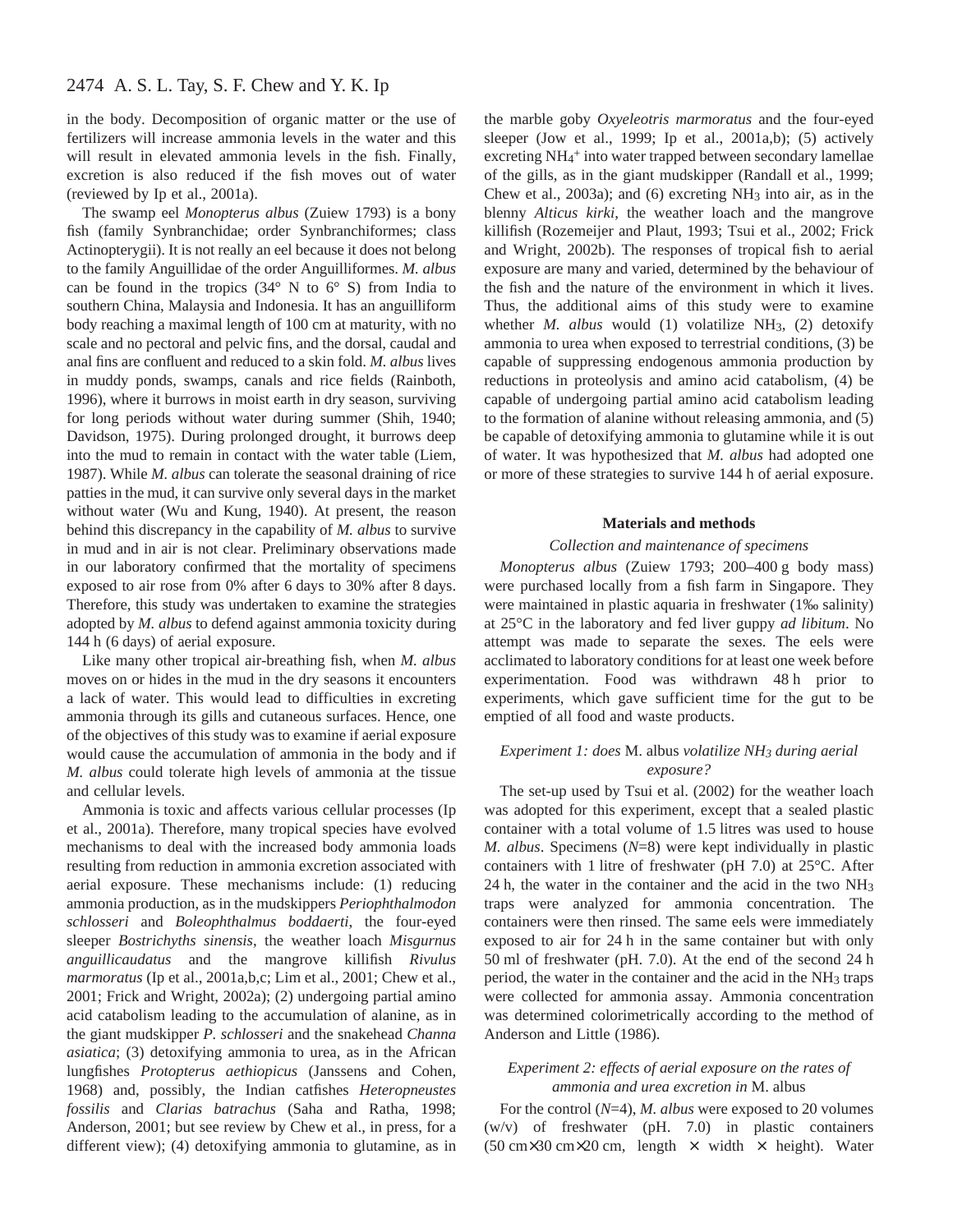samples  $(3 \text{ ml})$  were collected at 6 h and 24 h, acidified with 0.07 ml of 1 mol  $l^{-1}$  HCl to prevent the loss of NH<sub>3</sub> and stored at 4°C. Ammonia and urea assays were performed within 48 h of sample collection. Preliminary results indicated that the rates of ammonia and urea excretion were linear within the 24 h period. Water was changed daily after the collection of the 24 h sample. The experiment lasted 144 h.

For experimental specimens (*N*=4) exposed to air, *M. albus* were kept in similar plastic containers but with only 200 ml of freshwater (pH 7.0). Water was sampled at 24 h, after which the container was rinsed and new freshwater (200 ml) was added. After 144 h of aerial exposure, the fish was immersed in 20 volumes (w/v) of freshwater to study the rates of ammonia and urea excretion upon recovery from aerial exposure. Analyses of ammonia and urea concentration were performed within 48 h using the methods described above. Ammonia concentration was determined colorimetrically according to the method of Anderson and Little (1986). Urea was assayed according to the method of Jow et al. (1999).

## *Experiment 3: effects of aerial exposure on ammonia, urea and free amino acid (FAAs) concentration and enzyme activity in* M. albus

#### *Tissue preparation*

A group of specimens (*N*=6) were killed at the start of the experiment to act as 0 h controls. Another group  $(N=2-5)$  was kept in 20 volumes (w/v) of freshwater (pH 7.0) for 6 days and served as the 144 h controls. Other specimens  $(N=20)$  were exposed to air in plastic containers  $(50 \text{ cm} \times 30 \text{ cm} \times 20 \text{ cm}$ , length  $\times$  width  $\times$  height) with only a thin film of freshwater  $(200 \text{ ml}; \text{ pH } 7.0)$ . Specimens were killed after 24 h, 72 h or 144 h of air exposure. The water was changed daily in all cases.

For the collection of plasma, the caudal peduncle of the fish was severed, and blood exuding from the caudal artery was collected in sodium heparin-coated Eppendorf tubes. The plasma obtained after centrifugation at 5000  $g$  at 4<sup>°</sup>C for 5 min was deproteinized by adding 2 volumes  $(v/v)$  of ice-cold 6% trichloroacetic acid (TCA) and centrifuged at  $10\,000\,\text{g}$  at  $4^{\circ}\text{C}$ for 10 min. The resulting supernatant was kept at  $-80^{\circ}$ C for analysis of ammonia, urea and FAAs. The brain, liver, lateral muscle and gut (flushed thoroughly with saline) were excised and immediately freeze-clamped with tongs pre-cooled in liquid nitrogen. Samples were stored at –80°C until analysis.

#### *Analysis of ammonia, urea and FAA concentration*

For ammonia, urea and FAA analysis, the frozen liver, muscle and gut tissue samples were weighed and pulverised to a powder at –80°C. Five volumes of ice-cold 6% TCA were added and the mixture was homogenized three times for 20 s each (with 10 s intervals) with an Ultra-Turrax homogenizer (Janke & Kunkel GmBH and Co., Staufen, Germany) at  $24\,000$  revs min<sup>-1</sup>. Frozen brain samples were weighed and then hand-homogenized in 10 volumes ( $w/v$ ) of 6% TCA using a glass-pestle homogenizer (Wheaton Science Products, Millville, NJ, USA). The samples were then centrifuged at 10 000  $g$  at 4 $\degree$ C for 10 min, and the supernatants were stored

at –80°C for subsequent analysis. Ammonia and urea assays were performed within 2 weeks, and FAA analysis was completed within one month.

For ammonia analysis, the pH of the deproteinized sample was adjusted to  $6.0-6.5$  with  $2 \text{ mol } l^{-1}$  KHCO<sub>3</sub>. Ammonia concentration was determined as described by Kun and Kearney (1974). Freshly prepared NH4Cl solution was used as the standard for comparison. Urea concentration in a 0.2 ml deproteinized sample was analyzed colorimetrically according to the method of Jow et al. (1999). Urea (Sigma, St Louis, MO, USA) was used as a standard. Results are expressed as  $\mu$ mol g<sup>-1</sup> wet mass tissue or  $\mu$ mol ml<sup>-1</sup> plasma.

For FAA analysis, deproteinized muscle, liver, brain, gut and plasma samples were thawed and diluted with an equal volume of 2 mol  $l^{-1}$  lithium citrate buffer and adjusted to pH 2.2 with 4 mol  $l^{-1}$  LiOH. These samples were then analyzed for FAA concentration using an LC-6A Amino Acid Analysis System with a Shim-pack ISC-07/S1504 Li-type column (Shimadzu, Nakagyo-ku, Kyoto, Japan). The concentrations of FAAs are expressed as  $\mu$ molg<sup>-1</sup> wet mass for brain, liver, muscle and gut samples and as  $\mu$ mol ml<sup>-1</sup> for plasma samples; the total FAA (TFAA) concentration is expressed as the sum of the FAAs.

#### *Analysis of enzyme activity*

For enzyme assays, the frozen muscle, liver and gut samples were weighed and homogenized three times in 5 volumes (w/v) of ice-cold extraction buffer, containing  $50 \text{ mmol } l^{-1}$ imidazole-HCl (pH 7.0), 50 mmol  $l^{-1}$  NaF and 3 mmol  $l^{-1}$ EGTA, at 24 000 revs  $min^{-1}$  for 20 s with 10 s intervals. The homogenate was sonicated three times for  $20 s$  with  $10 s$ intervals and then centrifuged at  $10\,000\,\text{g}$  at  $4^{\circ}\text{C}$  for 20 min. The supernatant was then passed through a 10 ml Econo-Pac 10DG desalting column (Bio-Rad Laboratories, Inc., Hercules, CA, USA) equilibrated with 50 mmol  $l^{-1}$  imidazole-HCl (pH 7.0). The resulting eluent was used for enzymatic analysis. The protein concentration of the extract was measured before and after filtration to calculate the dilution factor involved. The frozen brain sample was weighed and then homogenized in 5 volumes (w/v) of ice-cold extraction buffer using a Wheaton glass-pestle homogenizer. The homogenate was centrifuged at 10 000  $g$  for 15 min at 4°C. The supernatant was dialyzed against a buffer containing  $50$  mmol  $l^{-1}$  imidazole-HCl (pH 7.0) using Microdialyzer System 100 (Pierce, Rockford, IL, USA). The dialysate was used for enzyme analyses. Enzyme analyses were recorded with a Shimadzu UV-1601 UV–VIS recording spectrophotometer at 25°C. All chemicals and coupling enzymes were obtained from Sigma.

Glutamine synthetase (GS; EC 6.3.1.2) activity was determined colorimetrically according to the method of Shankar and Anderson (1985). GS activity was expressed as μmol γ-glutamyl hydroxamate formed min<sup>-1</sup> g<sup>-1</sup> wet mass tissue. Freshly prepared glutamic acid monohydroxamate solution was used as a standard for comparison.

The activities of alanine aminotransferase (ALT; EC 2.6.1.2), which catalyses alanine degradation, and aspartate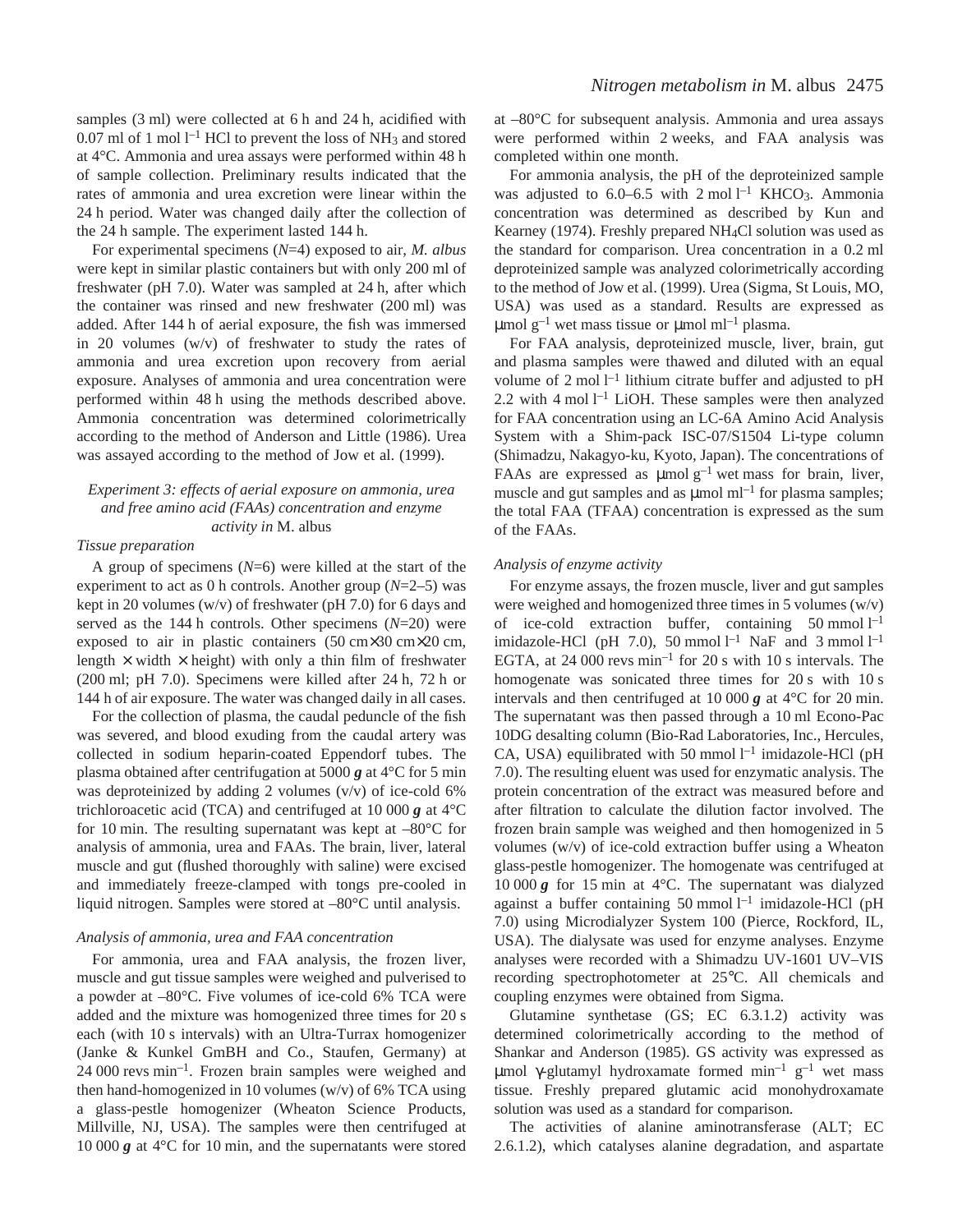aminotransferase (AST; EC 2.6.1.1), which catalyses aspartate degradation, were determined according to Peng et al. (1994). Glutamate dehydrogenase (GDH; EC 1.4.1.3) activity, which catalyses amination, was assayed according to Ip et al. (1993). ALT, AST and GDH activities were monitored at 340 nm. Enzyme activities were expressed in µmol NADH utilized min<sup>-1</sup>  $g^{-1}$  wet mass.

#### *Statistical analyses*

Results were presented as means ± S.E.M. Student's *t*-test and one-way analysis of variance (ANOVA) followed by Student–Newman–Keuls multiple range test were used to compare differences between means where applicable. Differences with *P*<0.05 were regarded as statistically significant.

#### **Results**

The rate of ammonia excretion by *M. albus* during aerial exposure was significantly lower than when the fish was submerged. It was ten times less than the corresponding submerged control at 24 h and five times less than the control value at 144 h (Fig. 1A). Upon recovery in water, the ammonia excretion rate rose to 1.5 times that of its corresponding control value (Fig. 1A). Aerial exposure also significantly

lowered the rate of urea excretion to 25% that of the control value (Fig. 1B). Only  $0.003\pm0.002\%$  and  $0.100\pm0.070\%$  of total ammonia was liberated as ammonia gas by *M. albus* in water or in air, respectively (Table 1).

Ammonia levels in the muscle (Fig. 2A), liver (Fig. 2B), brain (Fig. 2C), gut (Fig. 2D) and plasma (Fig. 2E) of *M. albus* increased significantly during aerial exposure. After 72 h of aerial exposure, ammonia concentration in the liver, brain and plasma were 3-fold, 3.5-fold and 5-fold, respectively, those of the control values. In the muscle and gut, the ammonia concentration reached the highest level of 6.9  $\mu$ mol g<sup>-1</sup> and 4.5  $\mu$ mol g<sup>-1</sup>, respectively, after 144 h of aerial exposure. These were approximately 3.5 times that of the control values (Fig. 2A,D).



Fig. 1. Effects of aerial exposure on the rates of  $(A)$  ammonia and  $(B)$  urea excretion (µmol day<sup>-1</sup> g<sup>-1</sup>) of *Monopterus albus*. Values are means + S.E.M. ( $N=4$ ). W, in water; A, in air; **\***significantly different from the values of the corresponding control in water at *P*<0.05.

Urea concentration did not increase significantly in the muscle, liver and plasma of eels after 144·h of aerial exposure compared with the 144 h water controls (Fig. 3A,B,E). The urea concentration in the brain of the specimens exposed to air for 144 h was 1.5-fold that of the  $144h$  control (Fig. 3C). In the gut, the urea concentration rose after 24 h of aerial exposure but that of specimens exposed to air for 144 h was comparable with that of the 144 h control in water (Fig. 3D).

In the muscle, glutamine concentration peaked after 72 h of aerial exposure and was  $4.5$ -fold higher than that of the  $0 h$ control value by 144 h (Table 2). Significant increases were also observed in the concentrations of alanine, histidine, isoleucine, leucine, methionine, serine, taurine, threonine, tyrosine and valine after 72 h of air exposure compared to 0 h

Table 1. *Concentrations of ammonia dissolved in the external environment and ammonia gas evolved and trapped in acid, and the percentage of total ammonia excreted as ammonia gas when* Monopterus albus *was kept in freshwater or exposed to air*

| $\frac{r}{r}$ | n. |
|---------------|----|
|               |    |

| Conditions | Ammonia dissolved in FW<br>(µmol $g^{-1}$ fish) | Ammonia gas trapped in acid<br>(µmol $g^{-1}$ fish) | Ammonia/total ammonia<br>$(\%)$ |
|------------|-------------------------------------------------|-----------------------------------------------------|---------------------------------|
| Water      | $105.02 \pm 8.46$                               | $0.00299 \pm 0.00193$                               | $0.003 + 0.002$                 |
| Air        | $8.33+0.30a$                                    | $0.00805 + 0.00515$                                 | $0.100 \pm 0.070$               |

aSignificantly different from the submerged control value.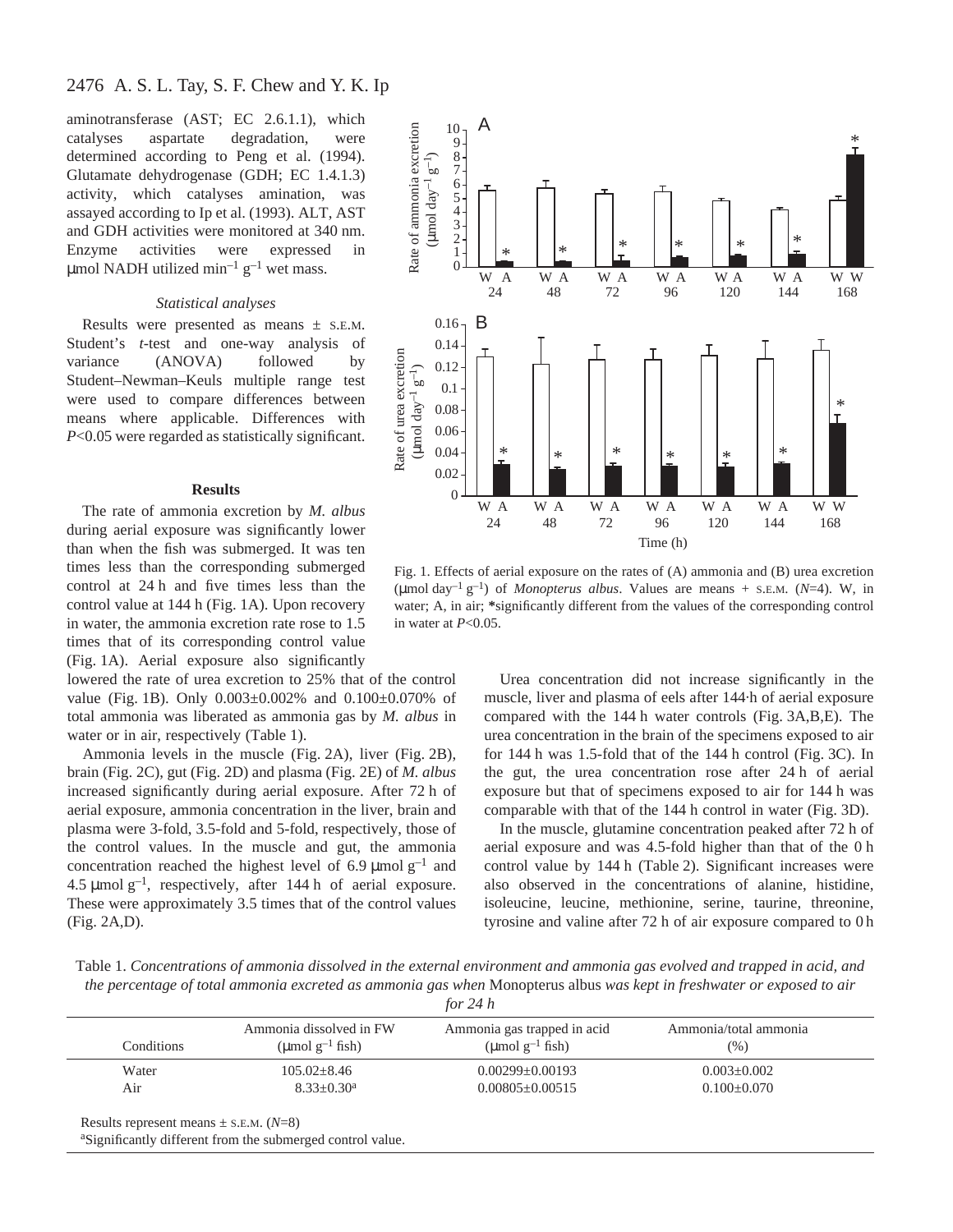



Fig. 2. Effects of various periods of aerial exposure on the concentrations (µmol  $g^{-1}$  wet mass or µmol ml<sup>-1</sup>; *N*=4) of ammonia in (A) muscle, (B) liver, (C) brain, (D) gut and (E) plasma of *Monopterus albus*. Values are means + S.E.M. W, in water; A, in air; <sup>a</sup>significantly different from the 0 h water control value; <sup>b</sup>significantly different from the value of 24 h in air; csignificantly different from the value of 72 h in air;  $\frac{d}{dx}$  is different from the value of 144 h in air.

control (Table 2). However, by 144 h, these values had either returned to control levels (histidine, isoleucine, leucine, taurine, threonine, tyrosine and valine) or fallen to levels lower than those of the 144 h control (alanine, methionine and serine) (Table 2). The total free amino acid (TFAA) content in specimens exposed to air for 144 h was comparable with that of the 144 h control in water (Table 2).

In the liver, the glutamine concentration compared with the 0 h water control increased 36- and  $>$ 29-fold by 72 h and 144 h, respectively (Table 3). At 144 h, the levels of alanine, histidine and tyrosine were markedly lower than the corresponding control values (Table 3). However, the TFAA content of specimens exposed to 144 h terrestrial conditions was comparable with that of the 144 h control.

In the brain, the glutamine level increased significantly to 4-

fold the 0 h control values after  $72 h$  of aerial exposure (Table 4). The concentrations of leucine, lysine, proline, serine and tyrosine were also affected after exposure to air for 144 h compared with the 144 h water control (Table 4). Similar large increases in glutamine levels were also observed in the gut and plasma of air-exposed specimens (Tables 5, 6).

After 144 h of aerial exposure, GS and GDH (which catalyse amination) activities were halved in the muscle of *M. albus*, reaching  $1.09\pm0.17 \text{ \mu mol min}^{-1} \text{ g}^{-1}$  and  $0.06\pm0.01$  µmol min<sup>-1</sup> g<sup>-1</sup>, respectively (Table 7). In the liver, there were marked increases in the activities of GS and AST after 144 h of aerial exposure, approaching 1.4- and 1.3-fold the corresponding control value (Table 7). In the brain, significant decreases in ALT and AST activities were observed (Table 7). In the gut, ALT activity rose significantly from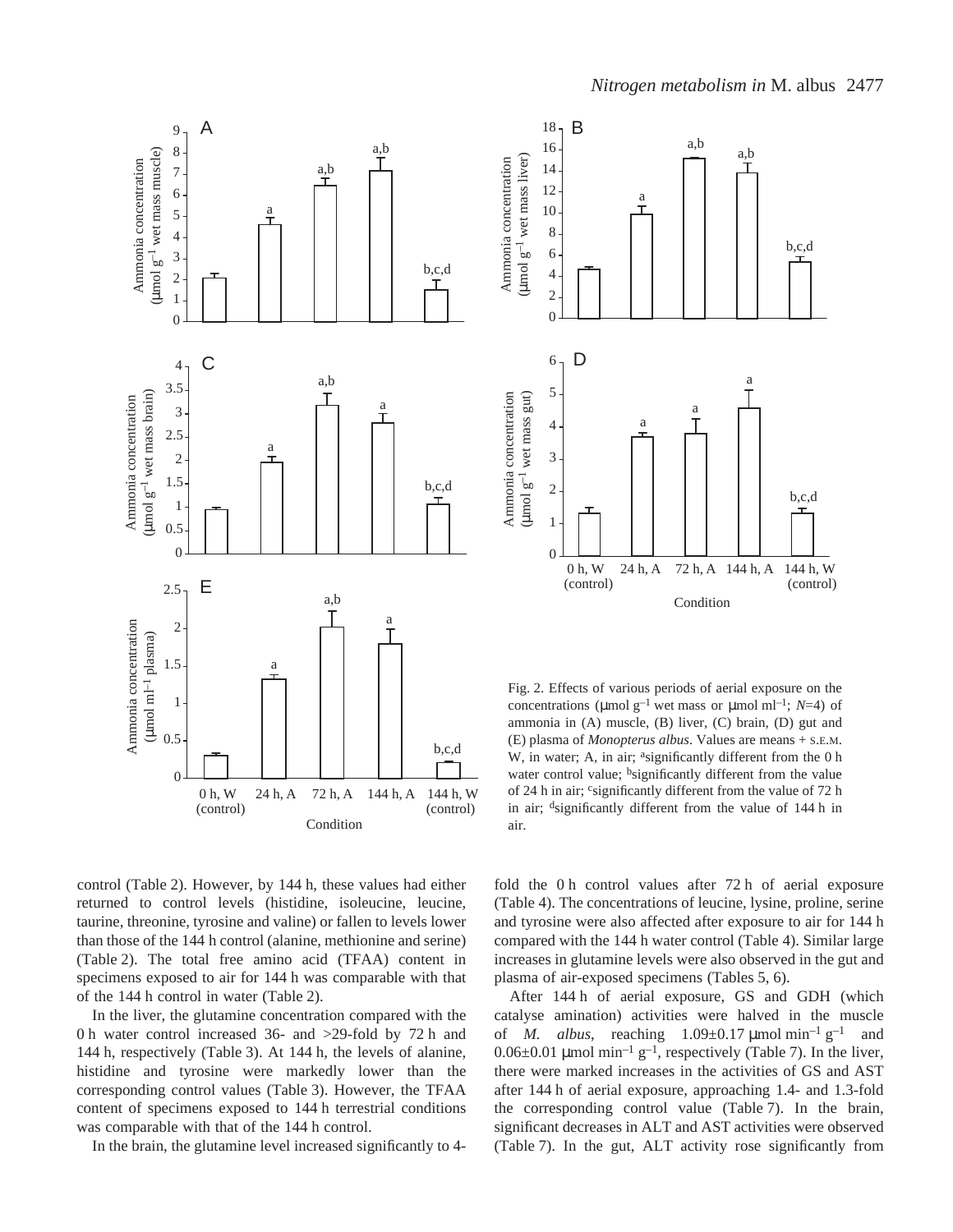

1.00 $\pm$ 0.05  $\mu$ mol min<sup>-1</sup> g<sup>-1</sup> to 1.47 $\pm$ 0.05  $\mu$ mol min<sup>-1</sup> g<sup>-1</sup> after 144 h of aerial exposure (Table 7).

#### **Discussion**

### *Ammonia excretion is reduced on land, and* M. albus *is incapable of volatilizing NH3*

*M. albus* was ammonotelic in water, with ammonia-N excretion accounting for  $>97\%$  of the total-N (ammonia-N + urea-N) excreted (Fig. 1; Table 8). However, branchial ammonia excretion would not be possible when there is no water to irrigate the gills during aerial exposure (Wilkie, 1997; Sayer and Davenport, 1987). Hence, the rate of ammonia excretion in *M. albus* decreased significantly during aerial exposure (Fig. 1A). Consequently, this led to an accumulation



Fig. 3. Effects of various periods of aerial exposure on the concentrations (µmol  $g^{-1}$  wet mass or µmol ml<sup>-1</sup>; *N*=4) of urea in (A) muscle, (B) liver, (C) brain, (D) gut and (E) plasma of *Monopterus albus*. Values are means + S.E.M. W, in water; A, in air; <sup>a</sup>significantly different from the 0 h water control value; <sup>b</sup>significantly different from the value of 24 h in air; csignificantly different from the value of 72 h in air;  $\frac{d}{dx}$  is different from the value of 144 h in air.

of ammonia in the body of the specimens kept away from water. This in turn might lead to a slight increase in ammonia excretion rate on land with time.

In a number of terrestrial ammonotelic invertebrates, NH3 volatilization contributes significantly to total ammonia elimination and also water conservation (e.g. Wright et al., 1993; Greenaway and Nakamura, 1991). Amongst vertebrates, however, terrestrial ammonotely is uncommon and examples of significant NH3 volatilization are rare. In teleost fish, the first report of ammonia volatilization was in the temperate intertidal blenny (*Blennius pholis*) but it only accounted for 8% of the total ammonia excreted during emersion (Davenport and Sayer, 1986). However, there are a few studies on ammonotelic tropical fish capable of enduring emersion and volatilizing significant amounts of ammonia (Rozemeijer and Plaut, 1993;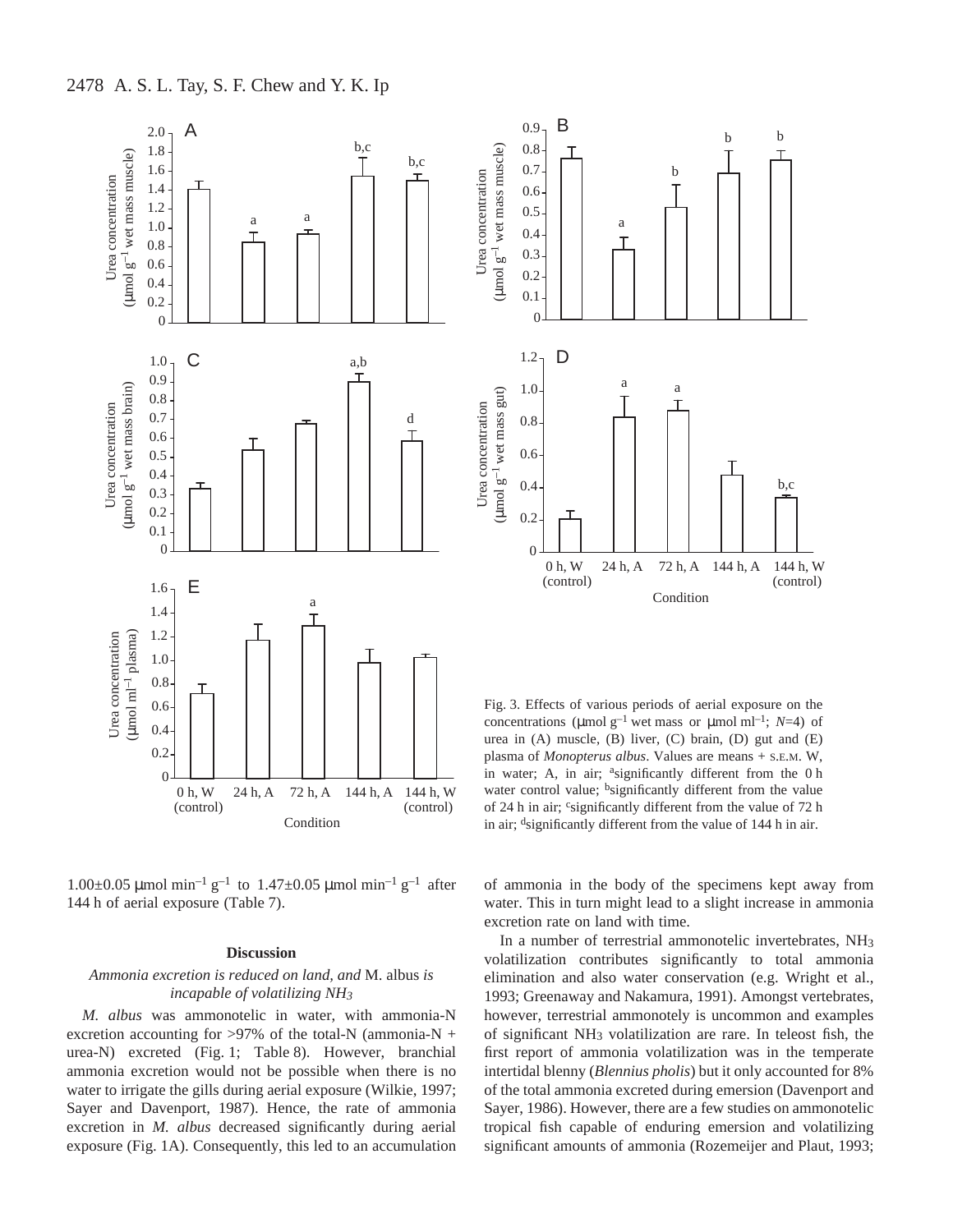|               | FAA concentration ( $\mu$ mol g <sup>-1</sup> wet mass) |                                |                                   |                                                |                                                         |  |  |  |  |
|---------------|---------------------------------------------------------|--------------------------------|-----------------------------------|------------------------------------------------|---------------------------------------------------------|--|--|--|--|
| <b>FAA</b>    | Air<br>Water<br>0 <sub>h</sub><br>24h                   |                                | Air<br>72 h                       | Air<br>144 h                                   | Water<br>144 h                                          |  |  |  |  |
| Alanine       | $0.513 \pm 0.042$                                       | $0.605 \pm 0.081$              | $1.258 \pm 0.260^{a,b}$           | $0.428 \pm 0.023$ c                            | $1.269 \pm 0.093$ a,b,d                                 |  |  |  |  |
| Asparagine    | $0.425 \pm 0.047$                                       | $0.245 \pm 0.015^a$            | $0.561 \pm 0.072$ <sup>b</sup>    | $0.560 \pm 0.071$ <sup>b</sup>                 | $0.457 \pm 0.027$ <sup>b</sup>                          |  |  |  |  |
| Aspartate     | $0.100 \pm 0.005$                                       | $0.076 + 0.009$                | $0.126 + 0.018$                   | $0.096 + 0.007$                                | $0.669 \pm 0.091^{\text{a},\text{b},\text{c},\text{d}}$ |  |  |  |  |
| Arginine      | $0.569 \pm 0.091$                                       | $0.392 \pm 0.034$ <sup>a</sup> | $0.676 \pm 0.063^b$               | $0.748 \pm 0.094^b$                            | $0.457 \pm 0.019$                                       |  |  |  |  |
| Glutamine     | $1.609 \pm 0.314$                                       | $3.641 \pm 0.615$              | $10.112 \pm 0.943^{a,b}$          | $7.616 \pm 0.365$ a,b,c                        | $1.486 \pm 0.269$ c,d                                   |  |  |  |  |
| Glutamate     | $0.468 \pm 0.082$                                       | $0.548 \pm 0.065$              | $0.294 \pm 0.020$                 | $0.546 \pm 0.121$                              | $1.243 \pm 0.208$ a,b,c,d                               |  |  |  |  |
| Glycine       | $6.187 \pm 0.320$                                       | $4.783 \pm 0.506$              | $6.302 \pm 0.371$                 | $5.025 \pm 0.153$                              | $5.902 \pm 0.401$                                       |  |  |  |  |
| Histidine     | $0.160 \pm 0.036$                                       | $0.252 \pm 0.009$              | $0.606 \pm 0.072$ <sup>a,b</sup>  | $0.546 \pm 0.079$ <sup>a,b</sup>               | $0.469 \pm 0.015$ <sup>a</sup>                          |  |  |  |  |
| Isoleucine    | $0.116 \pm 0.007$                                       | $0.286 + 0.011a$               | $0.357 \pm 0.025$ <sup>a</sup>    | $0.232+0.005^{a,c}$                            | $0.266 \pm 0.005^a$                                     |  |  |  |  |
| Leucine       | $0.235 \pm 0.025$                                       | $0.492 \pm 0.020$ <sup>a</sup> | $0.603 \pm 0.039$ <sup>a</sup>    | $0.400 \pm 0.007$ c                            | $0.430 \pm 0.011$ <sup>a</sup>                          |  |  |  |  |
| Lysine        | $1.202 \pm 0.089$                                       | $1.517 \pm 0.161$              | $1.797 \pm 0.068$                 | $1.574 \pm 0.105$                              | $2.095 \pm 0.147$ <sup>a</sup>                          |  |  |  |  |
| Methionine    | $0.049 \pm 0.004$                                       | $0.032 \pm 0.002^a$            | $0.064 \pm 0.006^{a,b}$           | $0.019 + 0.003$ <sup>a,c</sup>                 | $0.042 \pm 0.002$ c,d                                   |  |  |  |  |
| Phenylalanine | $0.524 \pm 0.025$                                       | $0.063 \pm 0.004$ <sup>a</sup> | $0.061 \pm 0.010^a$               | $0.060 \pm 0.005$ <sup>a</sup>                 | $0.082 \pm 0.006^a$                                     |  |  |  |  |
| Proline       | $0.103 \pm 0.009$                                       | $0.134 \pm 0.018$              | $0.152 \pm 0.023$                 | $0.113 \pm 0.004$                              | $0.172 \pm 0.008$ <sup>a</sup>                          |  |  |  |  |
| Serine        | $0.156 \pm 0.019$                                       | $0.264 \pm 0.033$ <sup>a</sup> | $0.538 \pm 0.034$ <sup>a,b</sup>  | $0.400 \pm 0.049^{\text{a},\text{b},\text{c}}$ | $0.517 \pm 0.026$ <sup>a,b,d</sup>                      |  |  |  |  |
| Taurine       | $5.001 \pm 0.510$                                       | $6.642 \pm 0.992$              | $10.757 \pm 0.956$ <sup>a,b</sup> | $6.502 \pm 0.226$ c                            | $5.448 \pm 0.233$ °                                     |  |  |  |  |
| Threonine     | $0.158 \pm 0.032$                                       | $0.302 \pm 0.038$              | $0.544 \pm 0.071$ <sup>a,b</sup>  | $0.562 \pm 0.071$ <sup>a,b</sup>               | $0.561 \pm 0.021$ <sup>a,b</sup>                        |  |  |  |  |
| Tyrosine      | $0.080 \pm 0.003$                                       | $0.044 \pm 0.003$              | $0.180 \pm 0.032$ <sup>a,b</sup>  | $0.041 \pm 0.006$ <sup>c</sup>                 | $0.061 \pm 0.001$ <sup>c</sup>                          |  |  |  |  |
| Valine        | $0.197 \pm 0.011$                                       | $0.407 \pm 0.009$ <sup>a</sup> | $0.459 \pm 0.026$ <sup>a</sup>    | $0.340 \pm 0.004$ <sup>a</sup>                 | $0.397 \pm 0.018$ <sup>a</sup>                          |  |  |  |  |
| <b>TFAA</b>   | $17.852 \pm 4.241$                                      | $20.579 \pm 4.700$             | $35.448 \pm 8.300^{a,b}$          | $25.616 \pm 5.713$ °                           | $22.021 \pm 4.184$ <sup>c</sup>                         |  |  |  |  |

Table 2. *Effects of various periods of aerial exposure on the concentrations of various free amino acids (FAAs) and total FAA (TFAA) in the muscle of* Monopterus albus

Results represent means  $\pm$  s.E.M. ( $N=3$ ).

<sup>a</sup>Significantly different from the value of 0 h, water control; <sup>b</sup>significantly different from the value of 24 h, air; <sup>c</sup>significantly different from the value of 72 h, air; dsignificantly different from the value of 144 h, air.

Frick and Wright, 2002b; Tsui et al., 2002). High temperatures and humidity, characteristic of the tropical climates and the experimental conditions in this study, are factors that increase the likelihood of the ammonia excreted into the film of water covering the body surface being volatilized in significant quantities. The most important factor is the effect of temperature on evaporation rate. Higher temperatures will also decrease the ammonia equilibrium constant ( $pK_{amm}$ ), resulting in a higher fraction of NH3 at a given pH. Although *M. albus* is a tropical fish living in environments of high temperature (25–34°C), the low percentage of total ammonia excreted as ammonia gas showed that it was unable to eliminate significant amounts of ammonia in gaseous form during aerial exposure  $(Table 1).$ 

#### *Ammonia is not detoxified to urea during aerial exposure*

There was an apparent increase in the percentage of total-N excreted as urea when *M. albus* was exposed to terrestrial conditions (Fig. 1; Table 8). However, this was mainly due to the drastic decrease of the ammonia excretion rate during aerial exposure. In fact, aerial exposure also affected the rate of urea excretion, which decreased to 25% of the control value (Fig. 1B). However, in contrast to ammonia, the changes in urea concentrations in various tissues and organs examined were relatively minor (Fig. 3A–E). After 24 h of aerial exposure, the urea concentration in the muscle

decreased significantly, producing a deficit of  $-134$  µmol urea-N per 200 g fish (Table 8). It is uncertain of the fate of this amount of urea because the rate of urea excretion actually decreased and urease is known to be absent from tissues of vertebrates. Nonetheless, these results suggest that *M. albus* does not adopt urea synthesis as a strategy to defend against endogenous ammonia toxicity during 144 h of aerial exposure.

Contrary to the belief that there is a tendency towards predominance of ureotelism in amphibious species (Mommsen and Walsh, 1989, 1992; Wright, 1995; Saha and Ratha, 1998; Wright and Land, 1998), only a few teleosts are ureotelic, and the majority of adult tropical fish studied so far do not adopt ureogenesis as a major strategy to detoxify endogenously produced ammonia during aerial exposure. These include the mudskippers *P. schlosseri* and *B. boddaerti* (Lim et al., 2001), the marble goby *O. marmoratus* (Jow et al., 1999), the foureyed sleeper *B. sinensis* (Ip et al., 2001c), the weather loach *M. anguillicaudatus* (Chew et al., 2001), the snakehead *C. asiatica* (Chew et al., 2003b) and the mangrove killifish *R. marmoratus* (Frick and Wright, 2002b) exposed to terrestrial conditions for various periods. Through the present study, one more species can be added to this list – *M. albus*. The synthesis of urea *de novo* in fish is highly energy dependent. A total of 5 moles of ATP are hydrolyzed to ADP for each mole of urea synthesized, corresponding to 2.5 moles of ATP used for each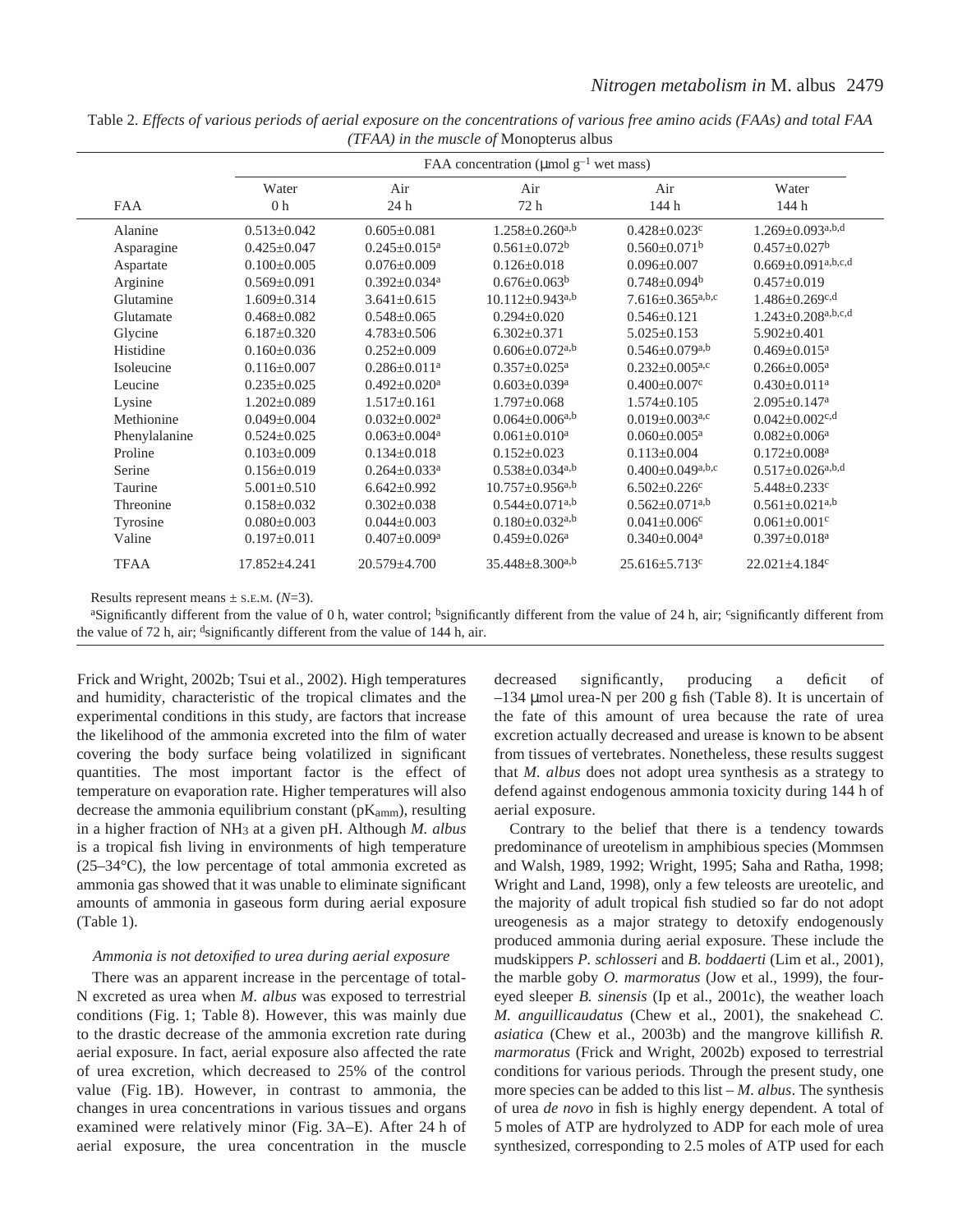|               |                        | FAA concentration ( $\mu$ mol g <sup>-1</sup> wet mass) |                                 |                                    |                                    |  |  |  |  |
|---------------|------------------------|---------------------------------------------------------|---------------------------------|------------------------------------|------------------------------------|--|--|--|--|
|               | Water                  | Air                                                     | Air                             | Air                                | Water                              |  |  |  |  |
| <b>FAA</b>    | 0 <sub>h</sub><br>24 h |                                                         | 72 h                            | 144 h                              | 144 h                              |  |  |  |  |
| Alanine       | $0.350 \pm 0.026$      | $0.094 \pm 0.020$ <sup>a</sup>                          | $0.077 \pm 0.006^a$             | $0.066 \pm 0.008$ <sup>a</sup>     | $0.182 \pm 0.033$ a,b,c,d          |  |  |  |  |
| Asparagine    | $0.353 \pm 0.038$      | $0.483 \pm 0.031$                                       | $0.780 \pm 0.106^{a,b}$         | $0.611 \pm 0.078$ <sup>a</sup>     | $0.627 \pm 0.065$ <sup>a</sup>     |  |  |  |  |
| Aspartate     | $0.237 \pm 0.031$      | $0.316 \pm 0.039$                                       | $0.292 \pm 0.007$               | $0.304 \pm 0.026$                  | $0.217 \pm 0.035$                  |  |  |  |  |
| Arginine      | $0.129 \pm 0.009$      | $0.083 \pm 0.005^a$                                     | $0.090 \pm 0.011$ <sup>a</sup>  | $0.129 \pm 0.008$ b,c              | $0.078 \pm 0.005$ <sup>a,d</sup>   |  |  |  |  |
| Glutamine     | $0.318 \pm 0.047$      | $6.066 \pm 0.532$ <sup>a</sup>                          | $11.520 \pm 1.265^{a,b}$        | $9.397 \pm 1.542$ <sup>a,b</sup>   | $2.443 \pm 0.590$ b,c,d            |  |  |  |  |
| Glutamate     | $1.596 \pm 0.095$      | $1.680 \pm 0.115$                                       | $1.467 \pm 0.039$               | $2.021 \pm 0.255$                  | $2.283 \pm 0.143$                  |  |  |  |  |
| Glycine       | $1.505 \pm 0.163$      | $1.151 \pm 0.092$                                       | $0.356 \pm 0.040^{a,b}$         | $1.108 \pm 0.100$ <sup>c</sup>     | $1.574 \pm 0.294$ c                |  |  |  |  |
| Histidine     | $0.167 \pm 0.009$      | $0.091 \pm 0.012$ <sup>a</sup>                          | $0.103 \pm 0.004$ <sup>a</sup>  | $0.101 \pm 0.005^a$                | $0.147 \pm 0.016^{b,c,d}$          |  |  |  |  |
| Isoleucine    | $0.037 \pm 0.006$      | $0.159 + 0.028$ <sup>a</sup>                            | $0.220 + 0.016^a$               | $0.158 \pm 0.017$ <sup>a</sup>     | $0.173 \pm 0.012^a$                |  |  |  |  |
| Leucine       | $0.306 \pm 0.034$      | $0.366 \pm 0.041$                                       | $0.423 \pm 0.029$               | $0.306 \pm 0.034$                  | $0.343 \pm 0.006$                  |  |  |  |  |
| Lysine        | $0.214 \pm 0.026$      | $0.111 \pm 0.006^a$                                     | $0.132 \pm 0.013$ <sup>a</sup>  | $0.185 \pm 0.012^b$                | $0.203 \pm 0.008$ b,c              |  |  |  |  |
| Methionine    | $0.005 \pm 0.001$      | $0.005 \pm 0.001$                                       | $0.010 \pm 0.001^{a,b}$         | $0.016 \pm 0.002$ <sup>a,b,c</sup> | $0.017 \pm 0.001^{a,b,c}$          |  |  |  |  |
| Phenylalanine | $0.049 \pm 0.003$      | $0.044 \pm 0.001$                                       | $0.039 + 0.002$                 | $0.031 + 0.002a$                   | $0.031 \pm 0.004$ <sup>a</sup>     |  |  |  |  |
| Proline       | $0.060 \pm 0.011$      | $0.027 \pm 0.002^a$                                     | $0.027 \pm 0.002^a$             | $0.056 \pm 0.007$ <sup>b,c</sup>   | $0.065 \pm 0.006$ <sub>b,c</sub>   |  |  |  |  |
| Serine        | $0.113 \pm 0.007$      | $0.088 + 0.004$                                         | $0.086 \pm 0.003$               | $0.126 \pm 0.020$                  | $0.153 \pm 0.037$                  |  |  |  |  |
| Taurine       | $2.553 \pm 0.150$      | $2.240 \pm 0.189$                                       | $2.306 \pm 0.080$               | $2.294 \pm 0.107$                  | $2.035 \pm 0.074$                  |  |  |  |  |
| Threonine     | $0.207 \pm 0.012$      | $0.171 \pm 0.046$                                       | $0.185 \pm 0.038$               | $0.306 \pm 0.026$ <sup>b</sup>     | $0.435 \pm 0.039$ a,b,c            |  |  |  |  |
| Tyrosine      | $0.192 \pm 0.016$      | $0.176 \pm 0.012$                                       | $0.211 \pm 0.013$               | $0.073 \pm 0.006^{a,b,c}$          | $0.143 \pm 0.005$ <sup>a,c,d</sup> |  |  |  |  |
| Valine        | $0.204 \pm 0.012$      | $0.345 \pm 0.040$                                       | $0.323 \pm 0.050$               | $0.309 \pm 0.022$                  | $0.418 \pm 0.030$ <sup>a</sup>     |  |  |  |  |
| <b>TFAA</b>   | $8.595 \pm 1.678$      | $13.696 \pm 3.567$                                      | $18.648 \pm 6.549$ <sup>a</sup> | $17.595 \pm 5.477$ <sup>a</sup>    | $11.565 \pm 2.084$                 |  |  |  |  |

Table 3. *Effects of various periods of aerial exposure on the concentrations of various free amino acids (FAAs) and total FAA (TFAA) in the liver of* Monopterus albus

Results represent means  $\pm$  s.E.M. ( $N=3$ ).

<sup>a</sup>Significantly different from the value of 0 h, water control; <sup>b</sup>significantly different from the value of 24 h, air; significantly different from the value of 72 h, air; dsignificantly different from the value of 144 h, air.

mole of nitrogen assimilated. This may be the major reason why urea synthesis *via* the ornithine urea cycle is rare in adult fish (Ip et al., 2001a).

### *Endogenous ammonia is detoxified to glutamine during aerial exposure*

Ammonia toxicity can be avoided by converting ammonia to glutamine. Glutamine is produced from glutamate and NH4 +, the reaction catalyzed by GS in the muscle and/or liver. Glutamate may in turn be produced from αketoglutarate ( $\alpha$ -KG) and NH<sub>4</sub><sup>+</sup>, catalysed by GDH, or from α-KG and other amino acids, catalysed by various transaminases. In other words, formation of one glutamine molecule allows the uptake of two ammonia molecules (Campbell, 1973). One mole of ATP is required for the production of every amide group of glutamine *via* GS. If the reaction begins with ammonia and α-KG, every mole of ammonia detoxified would result in the hydrolysis of 2 moles of ATP-equivalent (Ip et al., 2001a). Hence, glutamine formation would be more effective than ureogenesis (2.5 moles of ATP for every mole of nitrogen detoxified) with respect to energy expenditure. More importantly, glutamine is stored within the body after being synthesized, and can be used for other anabolic processes (e.g. purine, pyrimidine and mucopolysaccharides) when the environmental conditions become more favourable. Urea, being a small and uncharged

molecule permeable to biomembranes, can be excreted easily upon its synthesis, and ureotely actually represents a loss of both nitrogen and carbon to the environment.

Indeed, *M. albus* appears to have adopted glutamine formation as a major strategy to defend against ammonia toxicity during 144 h of aerial exposure. The glutamine concentrations in the muscle of *M. albus* increased by 6-fold (to 10.11  $\mu$ mol g<sup>-1</sup>) and 4.5-fold (to 7.62  $\mu$ mol g<sup>-1</sup>) after 72 h and 144 h exposure to terrestrial conditions, respectively (Table 2). In the liver, the increase in glutamine level (39-fold and 31-fold after 72 h and 144 h, respectively) was even more drastic (Table 3).

Sleepers (*O. marmoratus* and *B. sinensis*) belonging to the family Eleotridae can detoxify endogenous ammonia to glutamine in non-cerebral tissues during aerial exposure (Jow et al., 1999; Ip et al., 2001b). Since sleepers remain quiescent on land, the reduction in energy demand for muscular activity may provide them with the opportunity to exploit glutamine formation as a means to detoxify ammonia. Results obtained in the present study proved that glutamine synthesis and accumulation as a strategy to defend against endogenous ammonia exposure is not exclusive to the sleepers. *M. albus*, being an eel, can move on land more effectively than the sleepers. However, it usually remains motionless if undisturbed, especially if it has access to a muddy substratum, in which it will bury itself. Presumably,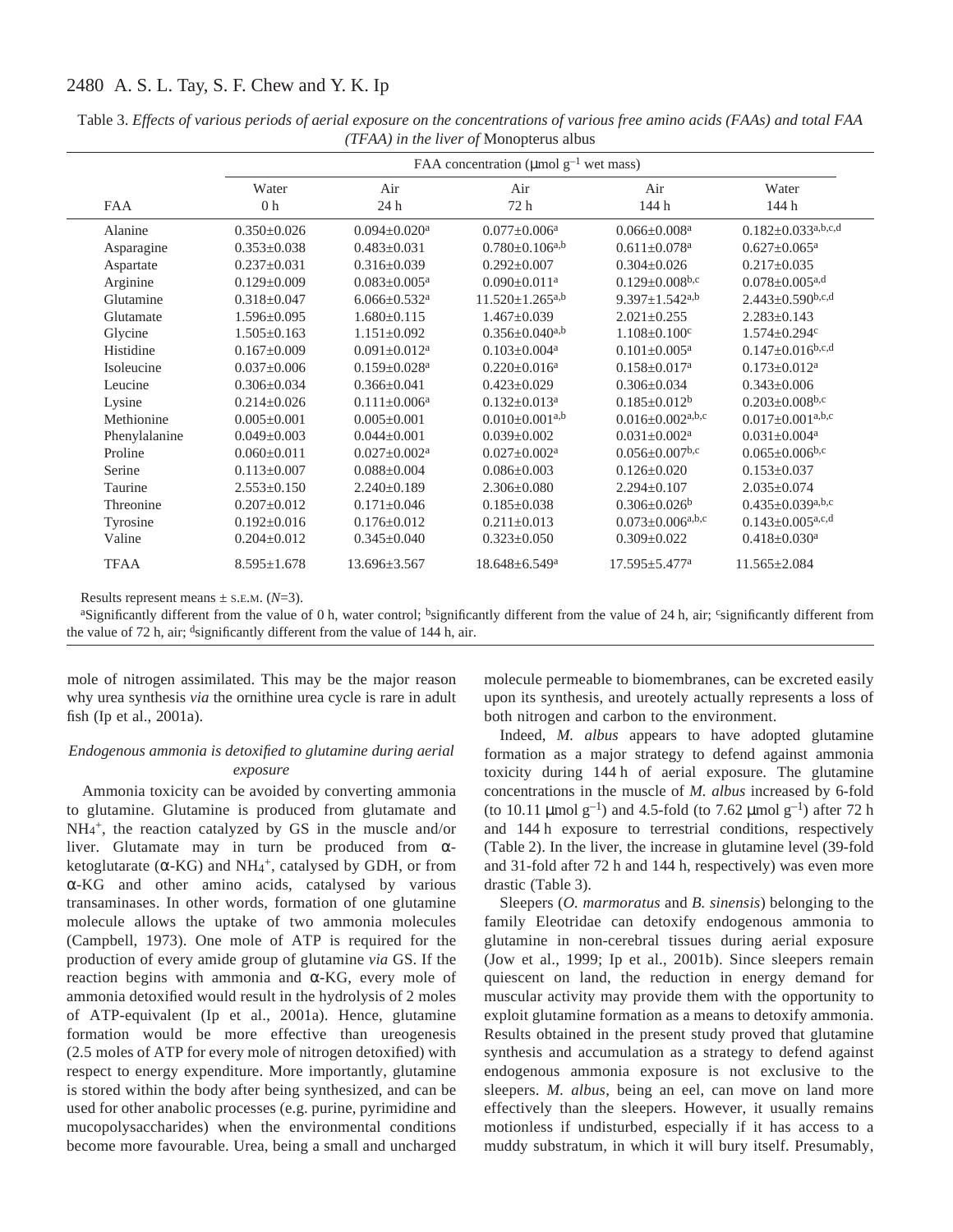|               | FAA concentration ( $\mu$ mol g <sup>-1</sup> wet mass) |                                |                                  |                                  |                                    |  |  |  |  |
|---------------|---------------------------------------------------------|--------------------------------|----------------------------------|----------------------------------|------------------------------------|--|--|--|--|
| <b>FAA</b>    | Water<br>0 <sub>h</sub>                                 |                                | Air<br>72 h                      | Air<br>144 h                     | Water<br>144 h                     |  |  |  |  |
| Alanine       | $0.171 \pm 0.031$                                       | $0.299 \pm 0.007$ <sup>a</sup> | $0.290 \pm 0.016^a$              | $0.219 \pm 0.009$                | $0.197 \pm 0.011^b$                |  |  |  |  |
| Asparagine    | n.d.                                                    | n.d.                           | n.d.                             | n.d.                             | n.d.                               |  |  |  |  |
| Aspartate     | $0.769 \pm 0.024$                                       | $0.715+0.014$                  | $0.827 \pm 0.037$                | $0.792 \pm 0.081$                | $0.659 \pm 0.033$                  |  |  |  |  |
| Arginine      | $0.092 \pm 0.024$                                       | $0.079 \pm 0.003$              | $0.081 \pm 0.007$                | $0.066 \pm 0.005$                | $0.107 \pm 0.005$                  |  |  |  |  |
| Glutamine     | $1.567 \pm 0.242$                                       | $5.277 \pm 0.320$ <sup>a</sup> | $6.821 \pm 0.557$ <sup>a,b</sup> | $6.967 \pm 0.183^{a,b}$          | $1.837 \pm 0.048$ b,c,d            |  |  |  |  |
| Glutamate     | $3.944 \pm 0.253$                                       | $5.186 \pm 0.206^a$            | $6.044 \pm 0.257$ <sup>a,b</sup> | $5.326 \pm 0.236$ <sup>a,c</sup> | $5.076 \pm 0.264$ <sup>a,c</sup>   |  |  |  |  |
| Glycine       | $0.801 \pm 0.027$                                       | $0.961 \pm 0.013$              | $0.819 \pm 0.012$                | $0.844 \pm 0.035$                | $0.897 \pm 0.040$                  |  |  |  |  |
| Histidine     | $0.285 \pm 0.040$                                       | $0.156 \pm 0.002$ <sup>a</sup> | $0.194 \pm 0.026^a$              | $0.167 \pm 0.004$ <sup>a</sup>   | $0.149 \pm 0.022$ <sup>a</sup>     |  |  |  |  |
| Isoleucine    | $0.021 \pm 0.003$                                       | $0.091 \pm 0.002^a$            | $0.099 + 0.008a$                 | $0.070 \pm 0.003$ <sup>a</sup>   | $0.047 \pm 0.003^{b,c}$            |  |  |  |  |
| Leucine       | $0.060 \pm 0.005$                                       | $0.212 \pm 0.009^a$            | $0.230 \pm 0.016^a$              | $0.173 \pm 0.009$ a,c            | $0.114 \pm 0.006^{a,b,c,d}$        |  |  |  |  |
| Lysine        | $0.205 \pm 0.020$                                       | $0.087 \pm 0.014$ <sup>a</sup> | $0.102 \pm 0.012$ <sup>a</sup>   | $0.070 \pm 0.010^a$              | $0.190 \pm 0.019^{b,c,d}$          |  |  |  |  |
| Methionine    | $0.010 \pm 0.001$                                       | $0.008 \pm 0.001$              | $0.014 \pm 0.001$                | $0.017 \pm 0.001$                | $0.009 + 0.001$                    |  |  |  |  |
| Phenylalanine | $0.042 \pm 0.003$                                       | $0.047 \pm 0.007$              | $0.043 \pm 0.006$                | $0.046 \pm 0.008$                | $0.047 \pm 0.004$                  |  |  |  |  |
| Proline       | $0.013 \pm 0.003$                                       | $0.033 \pm 0.003$              | $0.085 \pm 0.007$ <sup>a,b</sup> | $0.055 \pm 0.007$ <sup>a,c</sup> | $0.024 \pm 0.002$ <sup>c,d</sup>   |  |  |  |  |
| Serine        | $0.072 \pm 0.006$                                       | $0.120 \pm 0.008$ <sup>a</sup> | $0.115 \pm 0.006^a$              | $0.088 \pm 0.009^b$              | $0.121 \pm 0.009^{a,d}$            |  |  |  |  |
| Taurine       | $5.276 \pm 0.368$                                       | $7.694 \pm 0.571$ <sup>a</sup> | $8.193 \pm 0.225$ <sup>a</sup>   | $6.782 \pm 0.399$ a,c            | $7.131 \pm 0.179$ <sup>a</sup>     |  |  |  |  |
| Threonine     | $0.113 \pm 0.016$                                       | $0.134 \pm 0.019$              | $0.152 \pm 0.009$                | $0.127 \pm 0.012$                | $0.095 \pm 0.012$                  |  |  |  |  |
| Tyrosine      | $0.066 \pm 0.005$                                       | $0.070 \pm 0.005$              | $0.048 \pm 0.001^{a,b}$          | $0.069 \pm 0.006$ <sup>c</sup>   | $0.045 \pm 0.002$ <sup>a,b,d</sup> |  |  |  |  |
| Valine        | $0.039 \pm 0.004$                                       | $0.136 \pm 0.007$ <sup>a</sup> | $0.135 \pm 0.020$ <sup>a</sup>   | $0.106 \pm 0.003$ <sup>a</sup>   | $0.079 \pm 0.005$                  |  |  |  |  |
| <b>TFAA</b>   | $13.545 \pm 3.597$                                      | $21.304 \pm 5.607$             | $24.291 \pm 6.424$ <sup>a</sup>  | $21.982 \pm 5.810$               | $16.822 \pm 4.758$                 |  |  |  |  |

Table 4. *Effects of various periods of aerial exposure on the concentrations of various free amino acids (FAAs) and total FAA (TFAA) in the brain of* Monopterus albus

Results represent means  $\pm$  s.E.M. ( $N=3$ ).

<sup>a</sup>Significantly different from the value of 0 h, water control; <sup>b</sup>significantly different from the value of 24 h, air; <sup>c</sup>significantly different from the value of 72 h, air; dsignificantly different from the value of 144 h, air; n.d., not detectable.

this behaviour of *M. albus* facilitates its adoption of glutamine synthesis as a major strategy to handle ammonia toxicity.

The concentrations of glutamine in the tissues and organs of specimens exposed to terrestrial conditions for 144 h were generally lower than those of specimens exposed for 72 h. Assuming that endogenous ammonia production was reduced through suppression of proteolysis and amino acid catabolism (see below), glutamine that had been synthesized and accumulated should at least remain at the same level. This indicates that glutamine might not be an end product for accumulation. Rather, in *M. albus*, it could be mobilized to other compounds yet to be identified for storage under long-term exposure to land. It is essential to elucidate this possibility in future studies and to differentiate the metabolic fates of glutamine during longterm aerial exposure and during subsequent recovery in water.

## *The brain, liver and gut of* M. albus *have a high capacity for GS, which is enhanced by aerial exposure*

The brain of *M. albus* has a very high level of GS activity (Table 7), probably the highest known in fish. In the brain, the ALT and AST activities decreased (Table·7), probably to avoid consuming glutamate in order to save it for the synthesis of glutamine. Elevated plasma ammonia

concentration is associated with an increase in glutamine concentration in the brain of *M. albus* and other vertebrates (Ip et al., 2001a; Brusilow, 2002). It has also been suggested, however, that high glutamine levels can contribute to toxicity (Brusilow, 2002). It is proposed that increased glutamine production and accumulation cause increased astrocyte cell volume, leading to cellular dysfunction, brain edema and death. L-Methionine *S*-sulfoximine inhibits glutamine synthetase, reduces edema, attenuates ammonia-induced increases in brain extracellular  $K^+$  and ameliorates ammonia toxicity (Brusilow, 2002). Thus, glutamine formation may either exacerbate or ameliorate ammonia toxicity, depending on the site of formation and the species in question. At present, it is unclear how *M. albus* solves the problems associated with increased glutamine formation when exposed to terrestrial conditions.

Besides the brain, GS activity was also present in the liver, gut and muscle of *M. albus* (Table·7), with decreasing maximal activity (close to *V*max) in that order. There was a significant increase in the activity of GS in the liver after specimens were exposed to terrestrial conditions for 144 h. Hence, it would appear that the liver is the major site of endogenous ammonia detoxification in *M albus*. This contrasts with exposure to environmental ammonia, during which other tissues and organs are involved (Y. K. Ip, S. L. A. Tay, K. H. Lee and S. F. Chew, manuscript submitted).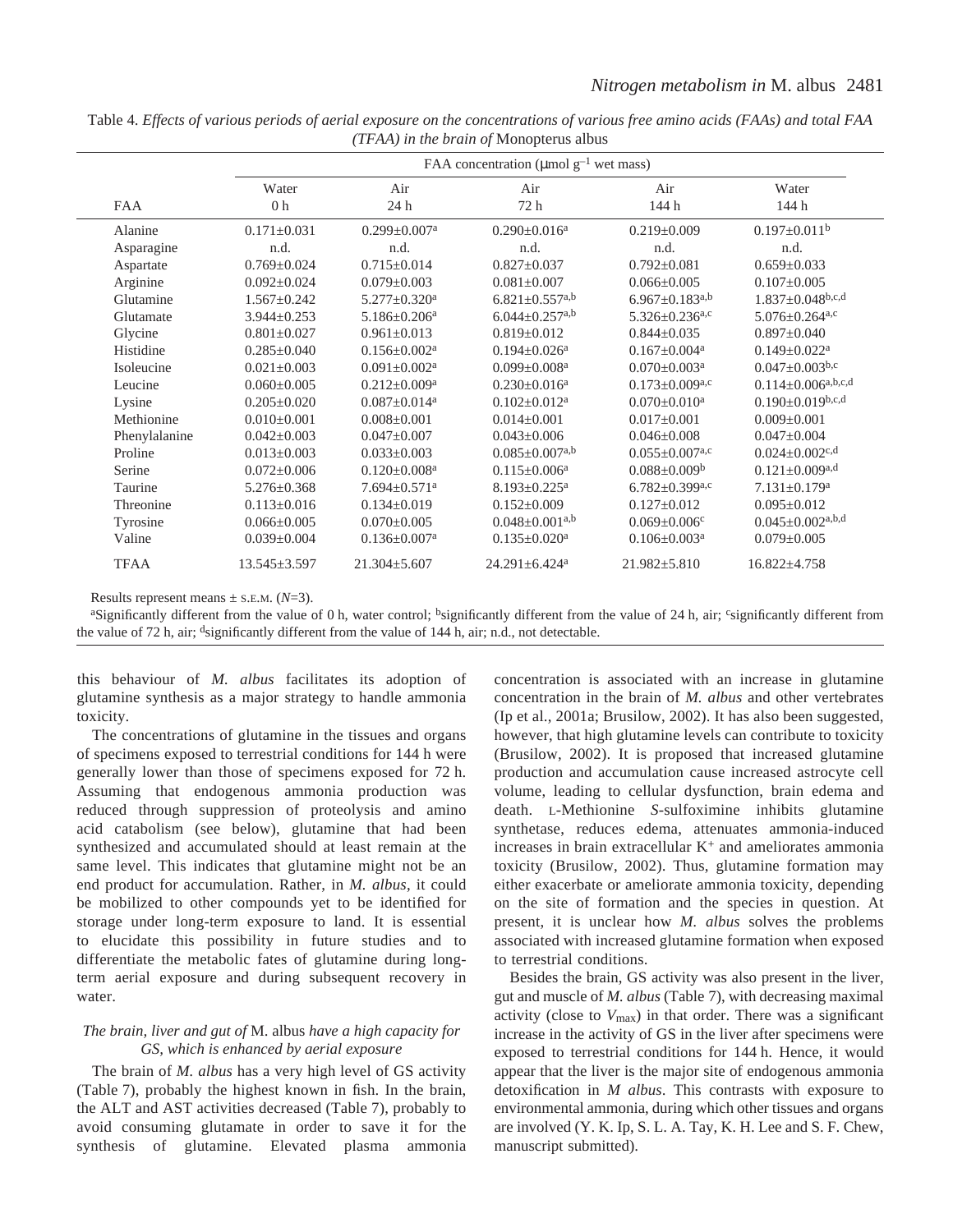|               | FAA concentration ( $\mu$ mol g <sup>-1</sup> wet mass) |                                |                                  |                                  |                                    |  |  |  |
|---------------|---------------------------------------------------------|--------------------------------|----------------------------------|----------------------------------|------------------------------------|--|--|--|
| <b>FAA</b>    | Air<br>Water<br>0 <sub>h</sub><br>24h                   |                                | Air<br>72 h                      | Air<br>144 h                     | Water<br>144 h                     |  |  |  |
| Alanine       | $0.120 \pm 0.002$                                       | $0.184 + 0.010a$               | $0.182 \pm 0.007$ <sup>a</sup>   | $0.137 \pm 0.015$ <sup>b,c</sup> | $0.145 \pm 0.003$                  |  |  |  |
| Asparagine    | $0.061 \pm 0.011$                                       | $0.071 \pm 0.001$              | $0.096 \pm 0.009^a$              | $0.098 \pm 0.006^a$              | $0.056 \pm 0.007$ <sup>c,d</sup>   |  |  |  |
| Aspartate     | $0.309 \pm 0.068$                                       | $0.549 + 0.027$                | $0.600+0.056$                    | $0.554 \pm 0.084$                | $0.458 \pm 0.074$                  |  |  |  |
| Arginine      | $0.066 \pm 0.021$                                       | $0.094 \pm 0.004$              | $0.086 \pm 0.006$                | $0.075 \pm 0.006$                | $0.081 \pm 0.005$                  |  |  |  |
| Glutamine     | $0.724 \pm 0.265$                                       | $0.793 \pm 0.042$              | $1.983 \pm 0.504$ <sup>a,b</sup> | $1.567 \pm 0.204$ <sup>a</sup>   | $0.666 \pm 0.094$ <sup>c,d</sup>   |  |  |  |
| Glutamate     | $0.765 \pm 0.102$                                       | $1.508 \pm 0.080$ <sup>a</sup> | $1.259 \pm 0.041^{a,b}$          | $1.569 \pm 0.044$ <sup>a,c</sup> | $1.051 \pm 0.042^{a,b,d}$          |  |  |  |
| Glycine       | $0.211 \pm 0.010$                                       | $0.262 \pm 0.017$              | $0.245 \pm 0.023$                | $0.259 \pm 0.011$                | $0.268 \pm 0.012$                  |  |  |  |
| Histidine     | $0.056 \pm 0.007$                                       | $0.046 \pm 0.003$              | $0.058 \pm 0.005$                | $0.060 \pm 0.003$                | $0.054 \pm 0.003$                  |  |  |  |
| Isoleucine    | n.d.                                                    | n.d.                           | n.d.                             | n.d.                             | n.d.                               |  |  |  |
| Leucine       | $0.090 \pm 0.009$                                       | $0.234 \pm 0.026$ <sup>a</sup> | $0.270 \pm 0.015$ <sup>a</sup>   | $0.218 \pm 0.007$ <sup>a</sup>   | $0.201 \pm 0.018$ <sup>a</sup>     |  |  |  |
| Lysine        | $0.066 \pm 0.002$                                       | $0.091 \pm 0.001$              | $0.076 \pm 0.008$                | $0.070 \pm 0.002$                | $0.139 \pm 0.021$ <sup>a,c,d</sup> |  |  |  |
| Methionine    | $0.012 \pm 0.001$                                       | $0.010 \pm 0.001$              | $0.014 \pm 0.003$                | $0.017 \pm 0.003^b$              | $0.012 \pm 0.002$                  |  |  |  |
| Phenylalanine | $0.030 \pm 0.002$                                       | $0.050 \pm 0.004$ <sup>a</sup> | $0.056 \pm 0.004$ <sup>a</sup>   | $0.028 \pm 0.004$ <sub>b,c</sub> | $0.049 \pm 0.004$ <sup>a,d</sup>   |  |  |  |
| Proline       | $0.045 \pm 0.003$                                       | $0.063 \pm 0.007$              | $0.096 \pm 0.011^{a,b}$          | $0.058 \pm 0.007$ c              | $0.077 \pm 0.005^{\text{a}}$       |  |  |  |
| Serine        | $0.061 \pm 0.010$                                       | $0.078 \pm 0.007$              | $0.090 \pm 0.004$                | $0.072 \pm 0.008$                | $0.069 \pm 0.003$                  |  |  |  |
| Taurine       | $4.340 \pm 0.192$                                       | $4.223 \pm 0.131$              | $5.049 \pm 0.163$                | $4.780 \pm 0.315$                | $4.412 \pm 0.358$                  |  |  |  |
| Threonine     | $0.096 \pm 0.005$                                       | $0.085 \pm 0.004$              | $0.124 \pm 0.005^b$              | $0.114 \pm 0.004$                | $0.112 \pm 0.008$                  |  |  |  |
| Tyrosine      | $0.229 \pm 0.017$                                       | $0.459 \pm 0.042$ <sup>a</sup> | $0.514 \pm 0.028$ <sup>a</sup>   | $0.426 \pm 0.013$ <sup>a</sup>   | $0.395 \pm 0.030$ <sup>a</sup>     |  |  |  |
| Valine        | $0.131 \pm 0.017$                                       | $0.283 \pm 0.027$ <sup>a</sup> | $0.344 \pm 0.043$ <sup>a</sup>   | $0.251 \pm 0.013$ <sup>a</sup>   | $0.240 \pm 0.021$ <sup>a</sup>     |  |  |  |
| <b>TFAA</b>   | $7.411 \pm 2.441$                                       | $9.082 \pm 2.419$              | $11.143 \pm 2.972$               | $10.354 \pm 2.803$               | $8.484 \pm 2.480$                  |  |  |  |

Table 5. *Effects of various periods of aerial exposure on the concentrations of various free amino acids (FAAs) and total FAA (TFAA) in the gut of* Monopterus albus

Results represent means  $\pm$  s.E.M. ( $N=3$ ).

<sup>a</sup>Significantly different from the value of 0 h, water control; <sup>b</sup>significantly different from the value of 24 h, air; <sup>c</sup>significantly different from the value of 72 h, air; dsignificantly different from the value of 144 h, air; n.d., not detectable.

### M. albus *does not undergo partial amino acid catabolism when exposed to land*

Certain amino acids (e.g. arginine, glutamine, histidine and proline) can be converted to glutamate. Glutamate can undergo deamination catalyzed by GDH, producing NH<sub>4</sub><sup>+</sup> and α-KG (Campbell, 1991). The latter is then fed into the Krebs cycle. Glutamate can also undergo transamination with pyruvate, catalyzed by ALT, producing  $\alpha$ -KG and alanine without the release of ammonia (Ip et al., 2001a,b; Chew et al., 2003b). If there were a continuous supply of pyruvate, transamination leading to the formation of alanine would facilitate the oxidation of carbon chains of some amino acids without polluting the internal environment with ammonia. Available information indicates that it is a major strategy adopted mainly by fish that are relatively active on land but not by those that have to deal with ammonia loading situations. In the case of *M. albus* exposed to terrestrial conditions, no accumulation of alanine in the muscle and other tissues was observed (Tables  $2-6$ ). Also, there was no change in the activity of  $ALT$ in the muscle and liver (Table 7). Hence, it can be concluded that alanine formation was not adopted as a strategy to slow down the release of ammonia under such conditions. In the gut, there was an increase in ALT activity upon aerial exposure, the meaning of which is not clear at this moment (Table 7). Whether *M. albus* would adopt partial amino acid catabolism to facilitate the utilization of amino acid as an energy source

during locomotion on land awaits future studies. If it does not adopt such a strategy, then it is probably related to its possible exposure to environmental ammonia in its natural habitat.

### M. albus *reduces the rates of proteolysis and amino acid catabolism, and hence the rate of ammonia production, during aerial exposure*

In order to slow down the build up of ammonia internally, fish can augment excretion by decreasing the rate of ammonia production through amino acid catabolism. The steady-state concentrations of FAAs in tissues depend on the rates of degradation and production (through proteolysis or digestion), alteration of which would lead to changes in concentrations of various amino acids. Being able to alter these rates is a valuable strategy to a fish that has to endure short periods of water shortage, because it would slow down the build up of endogenous ammonia.

From the results obtained, a balance sheet on the reduction in nitrogenous excretion and the increase in nitrogenous accumulation (as ammonia, urea and glutamine) was constructed for a 200 g specimen of *M. albus* exposed to various periods  $(24 h, 72 h$  and  $144 h$ ) of aerial exposure (Table 8). After the first  $24$  h of aerial exposure, the deficit involved was  $-1073 + 742 = -331$  µmol N. After 72 h of aerial exposure, the discrepancy between the reduction in nitrogenous excretion  $(3204 \mu mol)$  and the retention of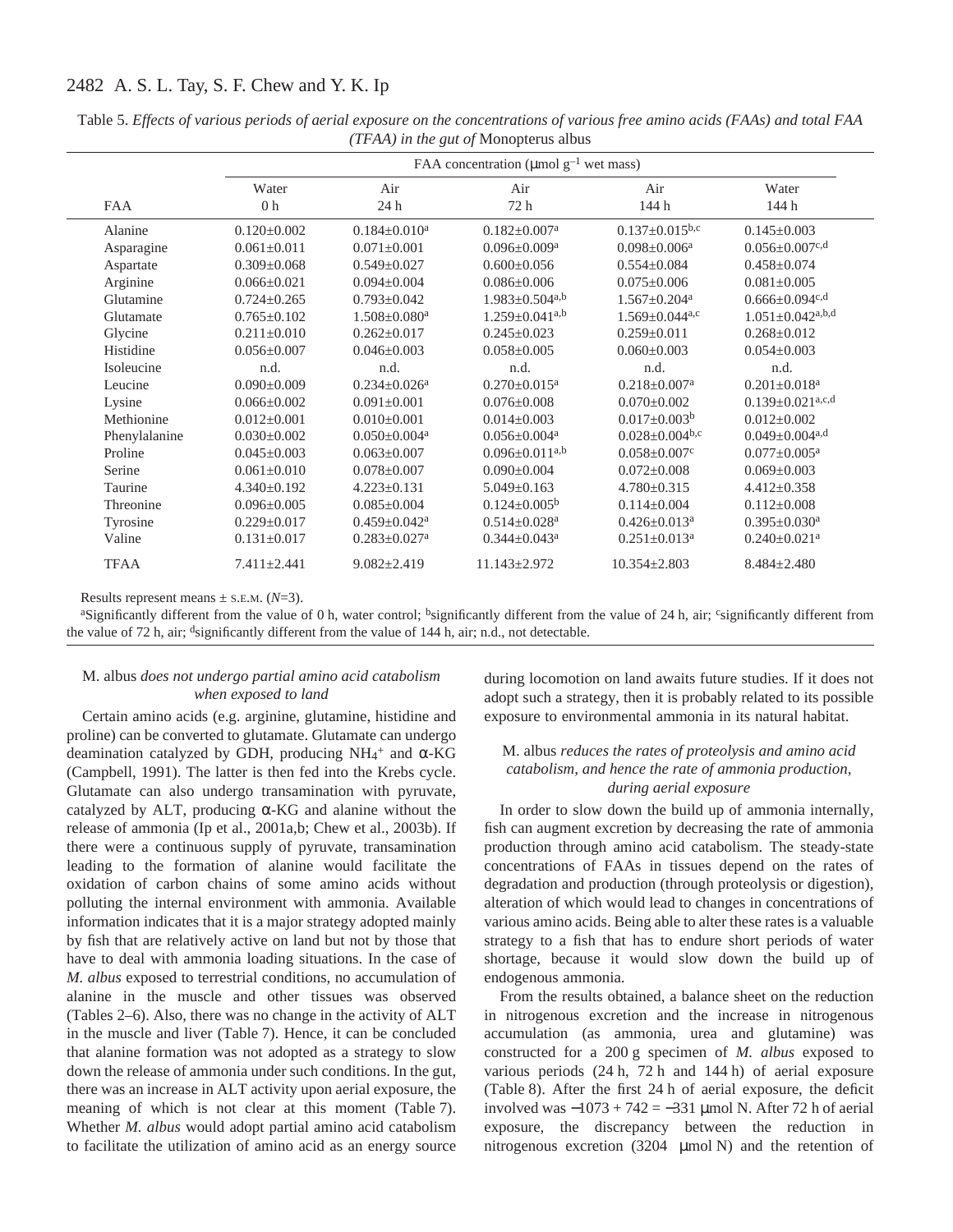|               |                         |                                | FAA concentration ( $\mu$ mol g <sup>-1</sup> wet mass) |                                    |                                                         |  |  |
|---------------|-------------------------|--------------------------------|---------------------------------------------------------|------------------------------------|---------------------------------------------------------|--|--|
| FAA           | Water<br>0 <sub>h</sub> |                                | Air<br>72 h                                             | Air<br>144 h                       | Water<br>144 h                                          |  |  |
| Alanine       | $0.024 \pm 0.005$       | $0.047 \pm 0.007$ <sup>a</sup> | $0.052 \pm 0.004$ <sup>a</sup>                          | $0.040 \pm 0.004$                  | $0.061 \pm 0.010^a$                                     |  |  |
| Asparagine    | $0.018 \pm 0.002$       | $0.035 \pm 0.002^a$            | $0.034 \pm 0.004$ <sup>a</sup>                          | $0.036 \pm 0.001$ <sup>a</sup>     | $0.036 \pm 0.005^{\text{a}}$                            |  |  |
| Aspartate     | $0.002 \pm 0.001$       | $0.003 \pm 0.001$              | $0.006 \pm 0.001^{a,b}$                                 | $0.005 + 0.001a$                   | $0.003 \pm 0.001$ <sup>c</sup>                          |  |  |
| Arginine      | $0.026 \pm 0.003$       | $0.030 \pm 0.005$              | $0.021 \pm 0.003$                                       | $0.019 \pm 0.001$                  | $0.029 \pm 0.002$                                       |  |  |
| Glutamine     | $0.202 \pm 0.089$       | $0.374 \pm 0.019$              | $0.688 \pm 0.028$ <sup>a,b</sup>                        | $0.562 \pm 0.084$ <sup>a</sup>     | $0.169 \pm 0.014$ c,d                                   |  |  |
| Glutamate     | $0.012 \pm 0.001$       | $0.019 \pm 0.001$              | $0.026 \pm 0.003$                                       | $0.041 \pm 0.006^{a,b,c}$          | $0.017 \pm 0.002$ <sup>d</sup>                          |  |  |
| Glycine       | $0.045 \pm 0.005$       | $0.135 \pm 0.022$ <sup>a</sup> | $0.061 \pm 0.005^{\rm b}$                               | $0.147+0.018$ a,c                  | $0.131 \pm 0.011$ <sup>a,c</sup>                        |  |  |
| Histidine     | $0.041 \pm 0.006$       | $0.005 \pm 0.001$ <sup>a</sup> | $0.005 \pm 0.001$ <sup>a</sup>                          | $0.033 \pm 0.002$ <sup>b,c</sup>   | $0.033 \pm 0.001$ <sub>b,c</sub>                        |  |  |
| Isoleucine    | $0.058 \pm 0.008$       | $0.004 + 0.001a$               | $0.003 + 0.001a$                                        | $0.004 + 0.001a$                   | $0.146 \pm 0.005^{a,b,c,d}$                             |  |  |
| Leucine       | $0.096 \pm 0.022$       | $0.240 \pm 0.018$ <sup>a</sup> | $0.208 \pm 0.007$ <sup>a</sup>                          | $0.277 \pm 0.042^a$                | $0.264 \pm 0.007$ <sup>a</sup>                          |  |  |
| Lysine        | $0.017 \pm 0.003$       | $0.040 \pm 0.003$ <sup>a</sup> | $0.029 \pm 0.003$                                       | $0.032 \pm 0.006$                  | $0.058 \pm 0.005^{\text{a},\text{b},\text{c},\text{d}}$ |  |  |
| Methionine    | $0.007 \pm 0.001$       | $0.014 \pm 0.001$ <sup>a</sup> | $0.013 \pm 0.001$ <sup>a</sup>                          | $0.005 \pm 0.001$ <sub>b,c</sub>   | $0.011 \pm 0.001$ <sup>d</sup>                          |  |  |
| Phenylalanine | $0.017 \pm 0.001$       | $0.023 + 0.002$                | $0.017 + 0.002$                                         | $0.025 \pm 0.003$                  | $0.034 \pm 0.004$ a,b,c,d                               |  |  |
| Proline       | $0.003 \pm 0.001$       | $0.011 \pm 0.001$ <sup>a</sup> | $0.018 \pm 0.002$ <sup>a,b</sup>                        | $0.024 \pm 0.002$ <sup>a,b,c</sup> | $0.012 \pm 0.001$ a,c,d                                 |  |  |
| Serine        | $0.009 \pm 0.001$       | $0.017 \pm 0.001$ <sup>a</sup> | $0.016 + 0.001a$                                        | $0.020 + 0.003a$                   | $0.032 \pm 0.003^{a,b,c,d}$                             |  |  |
| Taurine       | $0.034 \pm 0.004$       | $0.184 \pm 0.138$ <sup>a</sup> | $0.049 \pm 0.011^b$                                     | $0.036 \pm 0.006^b$                | $0.028 \pm 0.004^b$                                     |  |  |
| Threonine     | $0.048 \pm 0.007$       | $0.047 \pm 0.002$              | $0.056 \pm 0.004$                                       | $0.067 \pm 0.002$                  | $0.072 \pm 0.006^{a,b}$                                 |  |  |
| Tyrosine      | $0.014 \pm 0.002$       | $0.444 \pm 0.028$ <sup>a</sup> | $0.374 \pm 0.018$ <sup>a</sup>                          | $0.024 \pm 0.003$ <sup>b,c</sup>   | $0.026 \pm 0.001$ <sub>b,c</sub>                        |  |  |
| Valine        | $0.070 \pm 0.015$       | $0.255 \pm 0.019^a$            | $0.219 \pm 0.018$ <sup>a</sup>                          | $0.208 \pm 0.027$ <sup>a</sup>     | $0.237 \pm 0.005^{\text{a}}$                            |  |  |
| <b>TFAA</b>   | $0.742 \pm 0.139$       | $1.928 \pm 0.354$ <sup>a</sup> | $1.893 \pm 0.426^a$                                     | $1.605 \pm 0.348$ <sup>a</sup>     | $1.398 \pm 0.194$ <sup>b,c</sup>                        |  |  |

Table 6. *Effects of various periods of aerial exposure on the concentrations of various free amino acids (FAAs) and total FAA (TFAA) in the plasma of* Monopterus albus

Results represent means  $\pm$  s.E.M. ( $N=3$ ).

<sup>a</sup>Significantly different from the value of 0 h, water control; <sup>b</sup>significantly different from the value of 24 h, air; <sup>c</sup>significantly different from the value of 72 h, air; dsignificantly different from the value of 144 h, air.

nitrogen  $(2615 \mu \text{mol N})$  in the body of a 200 g *M. albus* became larger: −589 µmol N (Table 8). The deficit continued to increase with time, reaching  $-3516$  ( $-5735 + 2219$ ) µmol N at 144 h (Table 8). It is therefore logical to deduce that reductions in proteolysis and amino acid catabolism occurred when *M. albus* was exposed to long periods of terrestrial conditions. In this regard, *M. albus* is different from *O. marmoratus* (Jow et al., 1999) and *C. asiatica* (Chew et al., 2003b) but similar to *M. anguillicaudatus* (Chew et al., 2001) and *B. sinensis* (Ip et al., 2001b). *O. marmoratus* (Jow et al., 1999) and *C. asiatica* (Chew et al., 2003b) are apparently incapable of reducing proteolysis and amino acid catabolism during aerial exposure.

Reductions in proteolysis and amino acid catabolism constitute an effective strategy to slow down the internal accumulation of ammonia. If the rate of amino acid catabolism decreased while the rate of proteolysis remained unchanged, the steady-state concentrations of FAAs would increase.

Table 7. *Effects of 144 h aerial exposure on the activities of glutamine synthetase (GS), alanine aminotransferase (ALT)*, *aspartate aminotransferase (AST) and glutamate dehydrogenase (GDH) in the amination direction from the muscle, liver, brain and gut of* Monopterus albus

|            | Enzyme activity ( $\mu$ mol min <sup>-1</sup> g <sup>-1</sup> wet mass) |                |                |                 |                |                 |                  |                |  |  |
|------------|-------------------------------------------------------------------------|----------------|----------------|-----------------|----------------|-----------------|------------------|----------------|--|--|
|            |                                                                         | Muscle         | Liver          |                 |                | <b>Brain</b>    | Gut              |                |  |  |
|            | Water                                                                   | Air            | Water          | Air             | Water          | Air             | Water            | Air            |  |  |
| <b>GS</b>  | $2.05+0.17$                                                             | $1.09 + 0.17*$ | $25.37 + 2.08$ | $36.60 + 4.32*$ | $549.5 + 19.6$ | $518.0 + 82.6$  | $17.62 + 1.39$   | $18.63 + 1.39$ |  |  |
| ALT        | $0.45 + 0.05$                                                           | $0.40 + 0.01$  | $3.77+0.29$    | $4.79 + 0.58$   | $4.20+0.26$    | $2.66 + 0.23*$  | $1.00+0.05$      | $1.47+0.05*$   |  |  |
| AST        | $3.57+0.44$                                                             | $4.76 + 0.28$  | $30.19 + 0.99$ | $39.76 + 2.49*$ | $17.90 + 0.25$ | $14.65 + 0.22*$ | $13.14 \pm 0.65$ | $13.55+0.94$   |  |  |
| <b>GDH</b> | $0.10+0.02$                                                             | $0.06 + 0.01*$ | $22.11 + 2.74$ | $27.46 + 2.71$  | $23.83+0.56$   | $24.08 + 1.22$  | $2.51 \pm 0.46$  | $2.27+0.27$    |  |  |

Results are means  $\pm$  s.e.m. ( $N=4$ ).

GS activity is expressed as  $\mu$ mol  $\gamma$ -glutamyl hydroxamate formed min<sup>-1</sup> g<sup>-1</sup> wet mass. ALT, AST and GDH activities are measured in  $\mu$ mol NADH utilized min<sup>-1</sup> g<sup>-1</sup> wet mass. \*Significantly different from the corresponding control value.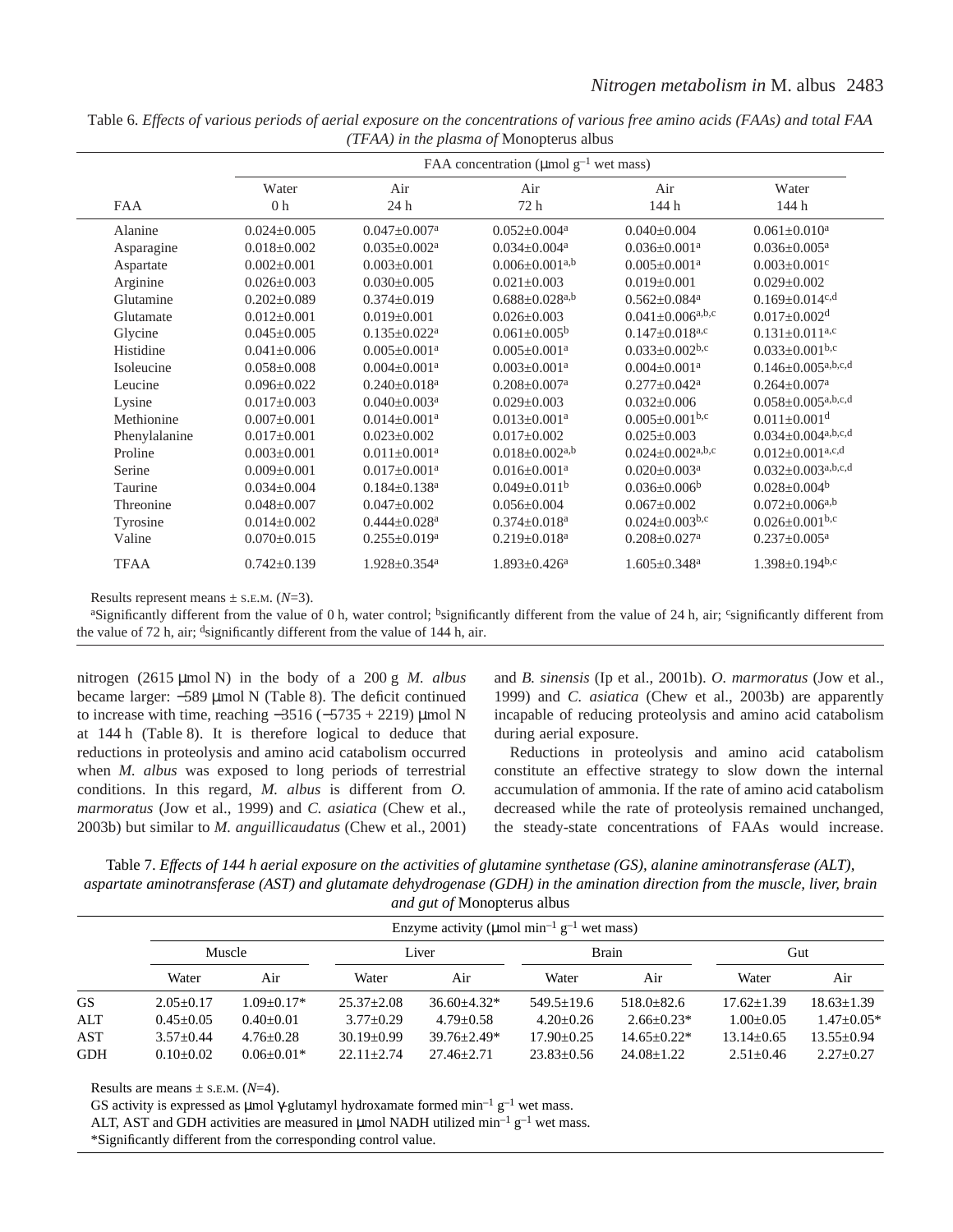| Table 8. Comparison of deficit in nitrogen excretion ( $\mu$ mol N) and credit in nitrogen accumulation ( $\mu$ mol N) in the muscle, liver, |
|----------------------------------------------------------------------------------------------------------------------------------------------|
| gut and plasma of a 200 g Monopterus albus exposed to terrestrial conditions for various times                                               |

|                                       | 24 h           |                | 72 h              |                |      | 144 h      |                |                |                |
|---------------------------------------|----------------|----------------|-------------------|----------------|------|------------|----------------|----------------|----------------|
|                                       | Water          | Air            | <b>Difference</b> | Water          | Air  | Difference | Water          | Air            | Difference     |
| Excreted from <i>M. albus</i> (200 g) |                |                |                   |                |      |            |                |                |                |
| Ammonia-N                             | 1115           | 82             | $-1033$           | 3341           | 257  | $-3084$    | 6247           | 752            | $-5495$        |
| Urea-N                                | 52             | 12             | $-40$             | 152            | 32   | $-120$     | 306            | 66             | $-240$         |
| Reduction in nitrogenous excretion    |                |                | $-1073$           |                |      | $-3204$    |                |                | $-5735$        |
| Retained in muscle (120 g)            |                |                |                   |                |      |            |                |                |                |
| Ammonia-N                             | 250            | 553            | 303               | 250            | 777  | 527        | 250            | 861            | 611            |
| Urea-N                                | 338            | 204            | $-134$            | 338            | 224  | $-114$     | 338            | 372            | 34             |
| Glutamine-N                           | 386            | 874            | 488               | 386            | 2426 | 2040       | 386            | 1828           | 1442           |
| Retained in liver (3 g)               |                |                |                   |                |      |            |                |                |                |
| Ammonia-N                             | 14             | 30             | 16                | 14             | 46   | 32         | 14             | 42             | 28             |
| Urea-N                                | 4              | $\overline{2}$ | $-2$              | 4              | 4    | $\theta$   | 4              | 4              | $\overline{0}$ |
| Glutamine-N                           | $\overline{2}$ | 36             | 34                | $\overline{c}$ | 70   | 68         | $\overline{c}$ | 56             | 54             |
| Retained in gut (5 g)                 |                |                |                   |                |      |            |                |                |                |
| Ammonia-N                             | 7              | 19             | 12                | 7              | 19   | 12         | 7              | 23             | 16             |
| Urea-N                                | $\overline{c}$ | 8              | 6                 | $\overline{c}$ | 8    | 6          | 2              | $\overline{4}$ | $\sqrt{2}$     |
| Glutamine-N                           | 8              | 8              | $\mathbf{0}$      | 8              | 20   | 12         | 8              | 16             | 8              |
| Retained in plasma (8 ml)             |                |                |                   |                |      |            |                |                |                |
| Ammonia-N                             | 2              | 11             | 9                 | 2              | 16   | 14         | 2              | 14             | 12             |
| Urea-N                                | 12             | 18             | 6                 | 12             | 20   | 8          | 12             | 16             | $\overline{4}$ |
| Glutamine-N                           | 3              | 6              | 4                 | 3              | 12   | 10         | 3              | 10             | 8              |
| Increase in nitrogenous accumulation  |                |                | 724               |                |      | 2615       |                |                | 2219           |

However, if the rate of proteolysis decreased to a greater extent than the rate of amino acid catabolism, the steady-state levels of FAAs would decrease. In the case of *M. albus*, it would appear that the rate of proteolysis and the rate of amino acid catabolism were reduced proportionally because aerial exposure exhibited no significant effect on the TFAA content in the muscle, which is the bulk of the fish by mass, and other tissues.

### *The cells and tissues of* M. albus *have high ammonia tolerance*

It is surprising that the ammonia concentrations in the tissues of *M. albus* built up to very high levels upon aerial exposure, reaching  $>7 \mu$ mol g<sup>-1</sup>,  $>14 \mu$ mol g<sup>-1</sup> and  $>3$  µmol g<sup>-1</sup> in the muscle, liver and brain, respectively (Fig. 2A–C). For mammals, a brain ammonia level of  $>1$  µmol g<sup>-1</sup> leads to encephalopathy. In mice, high ammonia levels in the brain induce an increase in extracellular glutamate, due to increased neuronal release, decreased reuptake or both (Hilgier et al., 1991; Rao et al., 1992; Bosman et al., 1992; Schmidt et al., 1993; Felipo et al., 1994). It has been proposed that ammonia toxicity is mediated by excessive activation of *N*-methyl-D-aspartate (NMDA)-type glutamate receptors in the brain (Marcaida et al., 1992), leading to cerebral ATP depletion (Marcaida et al., 1992; Felipo et al., 1994) and increases in intracellular  $Ca^{2+}$ , with subsequent increases in extracellular  $K^+$  and cell death.

Hermenegildo et al. (2000), however, showed that activation of NMDA receptors preceded the increase in extracellular glutamate. It had been suggested much earlier that  $NH_4^+$  can substitute for  $K^+$  and affect the membrane potential in the squid (*Loligo pealei*) giant axon (Binstock and Lecar, 1969). In addition, Beaumont et al. (2000) reported measured levels of depolarisation of muscle fibers in trout (*Salmo trutta*) with elevated levels of ammonia in their tissues (from -87 mV to  $-52$  mV) that matched the effect predicted on the basis of the measured gradient for ammonium ions across the cell membranes. Thus, ammonia toxicity may be due to membrane depolarization and a rise in extracellular  $K^+$  in the brain, exacerbated by NMDA receptor activation, glutaminemediated astrocyte swelling, depletion of Krebs cycle intermediates and disruption of redox balance. These mechanisms are not mutually exclusive and could be additive in their effects. Besides *M. albus*, there are few fish that accumulate ammonia in their bodies to tolerate aerial exposure, as seen in the Indian catfishes (Saha and Ratha, 1998) and the weather loach (Chew et al., 2001; Tsui et al., 2002). The ammonia levels are not always evenly distributed within the fish; some exhibit much higher levels in the muscle compared with the brain whereas others can tolerate very high levels in the brain. How the cells and tissues of these animals tolerate these high ammonia levels is not clear at present. It is possible that they evolved to have special NMDA receptors, K+-specific channels and K+-specific Na+/K+-ATPase.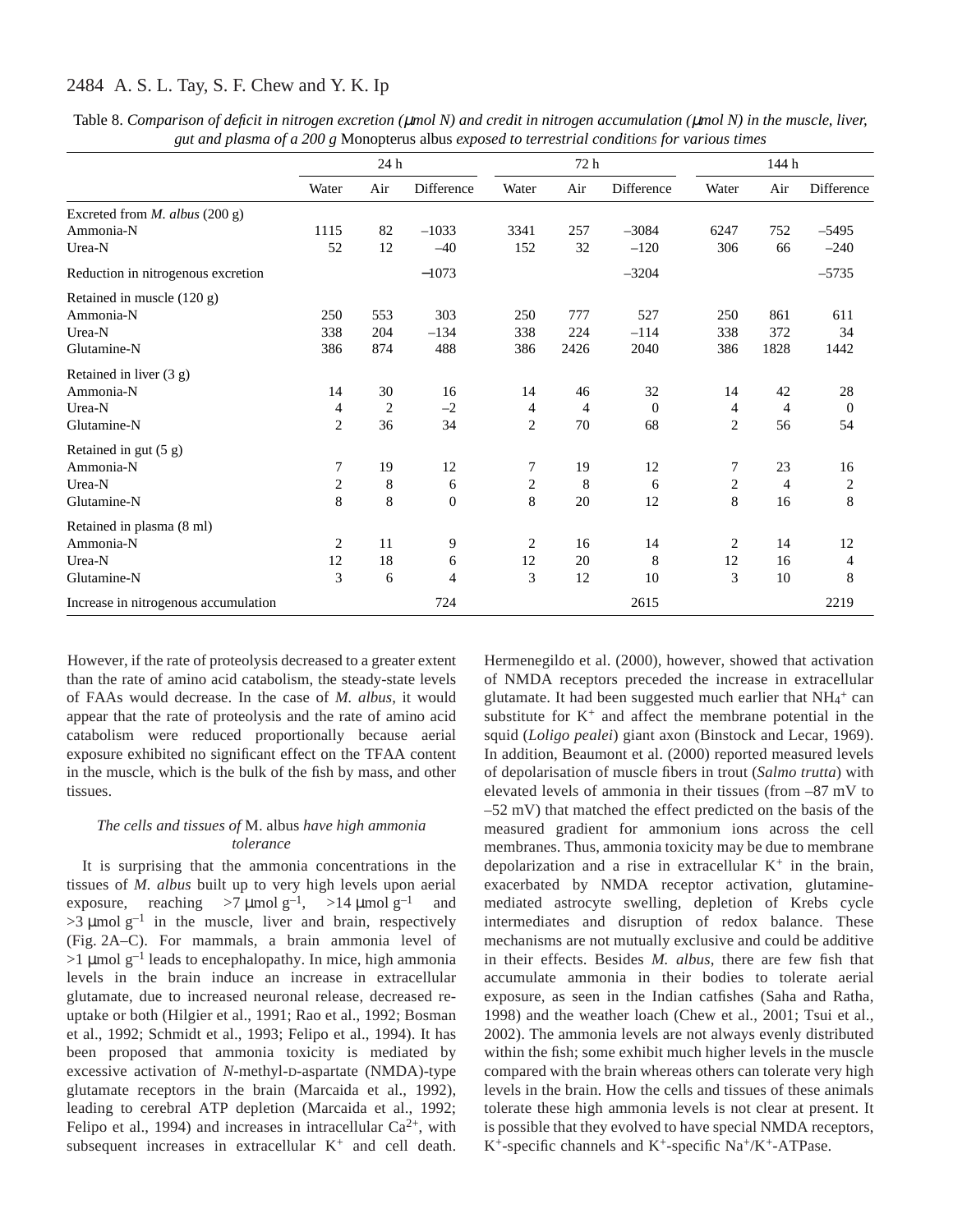#### *Conclusion*

It can be concluded that the major strategies adopted by *M. albus* to deal with ammonia toxicity during 144 h of aerial exposure are (1) tolerance of ammonia at the cellular and subcellular levels, (2) detoxification of ammonia to glutamine and (3) reduction in ammonia production. The fact that ammonia and glutamine built up to high levels in the bodies of the experimental specimens by 144 h indicates that the fish might have already been stressed to a limit. Hence, it is unlikely that the same strategies would serve effectively to facilitate those *M. albus* that have to burrow into the mud and survive therein for long periods during drought. How *M. albus* deals with ammonia toxicity after burrowing into the mud awaits future studies.

#### **References**

- **Anderson, P. M.** (2001). Urea and glutamine synthesis: environmental influences on nitrogen excretion. In *Fish Physiology*, vol. 20 *Nitrogen Excretion* (ed. P. A. Wright and P. M. Anderson), pp. 239-277. New York: Academic Press.
- **Anderson, P. M. and Little, R. M.** (1986). Kinetic properties of cyanase. *Biochemistry* **25**, 1621-1626.
- **Beaumont, M. W., Taylor, E. W. and Butler, P. J.** (2000). The resting membrane potential of white muscle from brown trout (*Salmo trutta*) exposed to copper in soft, acidic water. *J. Exp. Biol.* **203**, 2229-2236.
- **Binstock, L. and Lecar, H.** (1969). Ammonium ion currents in the squid giant axon. *J. Gen. Physiol.* **53**, 342-361.
- **Bosman, D. K., Deutz, N. E. P., Maas, M. A. W., van Eijik, H. M. H., Smit, J. J. H., de Haan, J. G. and Chamuleau, R. A. F. M.** (1992). Amino acid release from cerebral cortex in experimental acute liver failure, studied by in vivo cerebral cortex microdialysis. *J. Neurochem*. **59**, 591-599.
- **Brusilow, S. W.** (2002). Reviews in molecular medicine: hyperammonemic encephalopathy. *Medicine* **81**, 240-249.
- **Campbell, J. W.** (1973). Nitrogen excretion. In *Comparative Animal Physiology*, 3rd edition (ed. C. L. Prosser), pp 279-316. Philadelphia: Saunders College Publishing.
- **Campbell, J. W.** (1991). Excretory nitrogen metabolism. In *Experimental and Metabolic Animal Physiology. Comparative Animal Physiology*, 4th edition (ed. C. L. Prosser), pp. 277-324. New York: Wiley-Interscience.
- **Chew, S. F., Hong, L. N., Wilson, J. M, Randall, D. J. and Ip, Y. K.** (2003a). Alkaline environmental pH has no effect on the excretion of ammonia in the mudskipper *Periophthalmodon schlosseri* but inhibits ammonia excretion in the akin species *Boleophthalmus boddaerti. Physiol. Biochem. Zool.* (in press).
- **Chew, S. F., Jin, Y. and Ip, Y. K.** (2001). The loach *Misgurnus anguillicaudatus* reduces amino acid catabolism and accumulates alanine and glutamine during aerial exposure. *Physiol. Biochem. Zool*. **74**, 226-237.
- **Chew, S. F., Wilson, J. M., Ip, Y. K. and Randall, D. J.** (in press). Nitrogenous excretion and defense against ammonia toxicity. In *Fish Physiology*, vol. 23 *The Physiology of Tropical Fishes* (ed. A. Val, V. Almedia-Val and D. J. Randall). New York: Academic Press. (in press)
- **Chew, S. F., Wong, M. Y., Tam, W. L. and Ip, Y. K.** (2003b). The snakehead *Channa asiatica* accumulates alanine during aerial exposure, but is incapable of sustaining locomotory activities on land through partial amino acid catabolism*. J. Exp. Biol.* **206**, 693-704.
- **Davenport, J. and Sayer, M. D. J.** (1986). Ammonia and urea excretion in the amphibious teleost *Blennius pholis* (L.) in sea-water and in air. *Comp. Biochem. Physiol. A* **84**, 189-194.
- **Davidson, A.** (1975). *Fish and Fish Dishes of Laos*. Tokyo: Charles E. Turtle Co., Inc.
- **Driedzic, W. R. and Hochachka, P. W.** (1976). Control of energy metabolism in fish white muscle. *Am. J. Physiol.* **230**, 579-582.
- **Felipo, V., Kosenko, E., Minana, M. D., Marcaida, G. and Grisolia, S.** (1994). Molecular mechanism of acute ammonia toxicity and of its prevention by L-carnitine. In *Hepatic Encephalopathy, Hyperammonemia and Ammonia Toxicity* (ed. V. Felipo and S. Grisola), pp. 65-77. New York: Plenum Press.

**Frick, N. T. and Wright, P. A.** (2002a). Nitrogen metabolism and excretion

#### *Nitrogen metabolism in* M. albus 2485

in the mangrove killifish *Rivulus marmoratus* II. Significant ammonia volatilization in a teleost during air-exposure. *J. Exp. Biol.* **205**, 91-100.

- **Frick, N. T. and Wright, P. A.** (2002b). Nitrogen metabolism and excretion in the mangrove killifish *Rivulus marmoratus* I. The influence of environmental salinity and external ammonia. *J. Exp. Biol.* **205**, 79-89.
- **Greenaway, P. and Nakamura, T.** (1991). Nitrogenous excretion in two terrestrial crabs (*Gecarcoidea natalis* and *Geograpsus grayi*). *Physiol Zool.* **64**, 767-786.
- **Hermenegildo, C., Monfort, P. and Felipo, V.** (2000). Activation of *N*methyl-D-aspartate receptors in rat brain *in vivo* following acute ammonia intoxication: characterization by *in vivo* brain microdialysis. *Hepatology* **31**, 709-715.
- **Hilgier, W., Haugvicova, R. and Albrecht, J.** (1991). Decreased potassiumstimulated release of 3HD-aspartate from hippocampal slices distinguishes encephalopathy related to acute liver failure from that induced by simple hyperammonemia. *Brain Res.* **567**, 165-168.
- **Ip, Y. K., Chew, S. F., Leong, I. W. A., Jin, Y. and Wu, R. S. S.** (2001b). The sleeper *Bostrichthys sinensis* (Teleost) stores glutamine and reduces ammonia production during aerial exposure. *J. Comp. Physiol. B* **171**, 357- 367.
- **Ip, Y. K., Chew, S. F. and Randall, D. J.** (2001a). Ammonia toxicity, tolerance, and excretion. In *Nitrogen Excretion* (ed. P. A. Wright and P. M. Anderson), pp. 109-148. San Diego: Academic Press.
- **Ip, Y. K., Lee, C. Y., Chew, S. F., Low, W. P. and Peng, K. W.** (1993). Differences in the responses of two mudskippers to terrestrial exposure. *Zool. Sci.* **10**, 511-519.
- **Ip, Y. K., Lim, C. B., Chew, S. F., Wilson, J. M. and Randall, D. J.** (2001c). Partial amino acid catabolism leading to the formation of alanine in *Periophthalmodon schlosseri* (mudskipper): a strategy that facilitates the use of amino acids as an energy source during locomotory activity on land. *J. Exp. Biol.* **204**, 1615-1624.
- Janssens, P. A. and Cohen, P. P. (1968). Biosynthesis of urea in the estivating African lungfish and in *Xenopus laevis* under conditions of water shortage. *Comp. Biochem. Physiol.* **24**, 887-898.
- **Jow, L. Y., Chew, S. F., Lim, C. B., Anderson, P. M. and Ip, Y. K.** (1999). The marble goby *Oxyeleotris marmoratus* activates hepatic glutamine synthetase and detoxifies ammonia to glutamine during air exposure. *J. Exp. Biol.* **202**, 237-245.
- **Kun, E. and Kearney, E. B.** (1974). Ammonia. In *Methods of Enzymatic Analysis*, vol. IV (ed. H. U. Bergmeyer and K. Gawehn), pp. 1802-1806. New York: Academic Press.
- Liem, K. E. (1987). Functional design of the air ventilation apparatus and overland excursions by teleosts. *Fieldiana Zool*. **37**, 1-29.
- **Lim, C. B., Anderson, P. M., Chew, S. F. and Ip, Y. K.** (2001). Mudskippers reduce the rate of protein and amino acid catabolism in response to terrestrial exposure. *J. Exp. Biol.* **204**, 1605-1614*.*
- **Marcaida, G., Felipo, V., Hermenegildo, C., Minana, M. D. and Grisolia, S.** (1992). Acute ammonia toxicity is mediated by NMDA type of glutamate receptors. *FEBS Lett.* **296**, 67-68.
- **Mommsen, T. P. and Walsh, P. J.** (1989). Evolution of urea synthesis in vertebrates: the piscine connection. *Science* **243**, 72-75.
- **Mommsen, T. P. and Walsh, P. J.** (1992). Biochemical and environmental perspectives on nitrogen metabolism in fishes. *Experientia* **48**, 583-593.
- Peng, K. W., Chew, S. F. and Ip, Y. K. (1994). Free amino acids and cell volume regulation in the Sipunculid *Phascolosoma arcuatum*. *Physiol. Zool*. **67**, 580-597.
- **Pequin, L. and Serfaty, A.** (1963). L'excretion ammoniacale chez un teleosteen dulcicole *Cyprinius carpio*. L. *Comp. Biochem. Physiol.* **10**, 315-324.
- **Rainboth, W. J.** (1996). *Fishes of the Cambodian Mekong. FAO Species Identification Field Guide for Fishery Purposes*. Rome: FAO.
- **Randall, D. J., Wilson, J. M., Peng, K. W., Kok, T. W. K., Kuah, S. S. L., Chew, S. F., Lam, T. J. and Ip, Y. K.** (1999). The mudskipper, Periophthalmodon schlosseri, actively transports NH<sub>4</sub>+ against a concentration gradient. *Am. J. Physiol.* **277**, R1562-R1567.
- **Rao, V. L. R., Murthy, C. R. K. and Butterworth, R. F.** (1992). Glutamatergic synaptic dysfunction in hyperammonemic syndromes. *Metab. Brain Dis.* **7**, 1-20.
- **Rozemeijer, M. J. C. and Plaut, I.** (1993). Regulation of nitrogen excretion of the amphibious blenniidae *Alticus kirki* (Guenther, 1868) during emersion and immersion. *Comp. Biochem. Physiol*. *A* **104**, 57-62.
- **Saha, N. and Ratha, B. K.** (1998). Ureogenesis in Indian air-breathing teleosts: adaptation to environmental constraints. *Comp. Biochem. Phsyiol*. *A* **120**, 195-208.
- **Sayer, M. D. and Davenport, J.** (1987). The relative importance of the gills